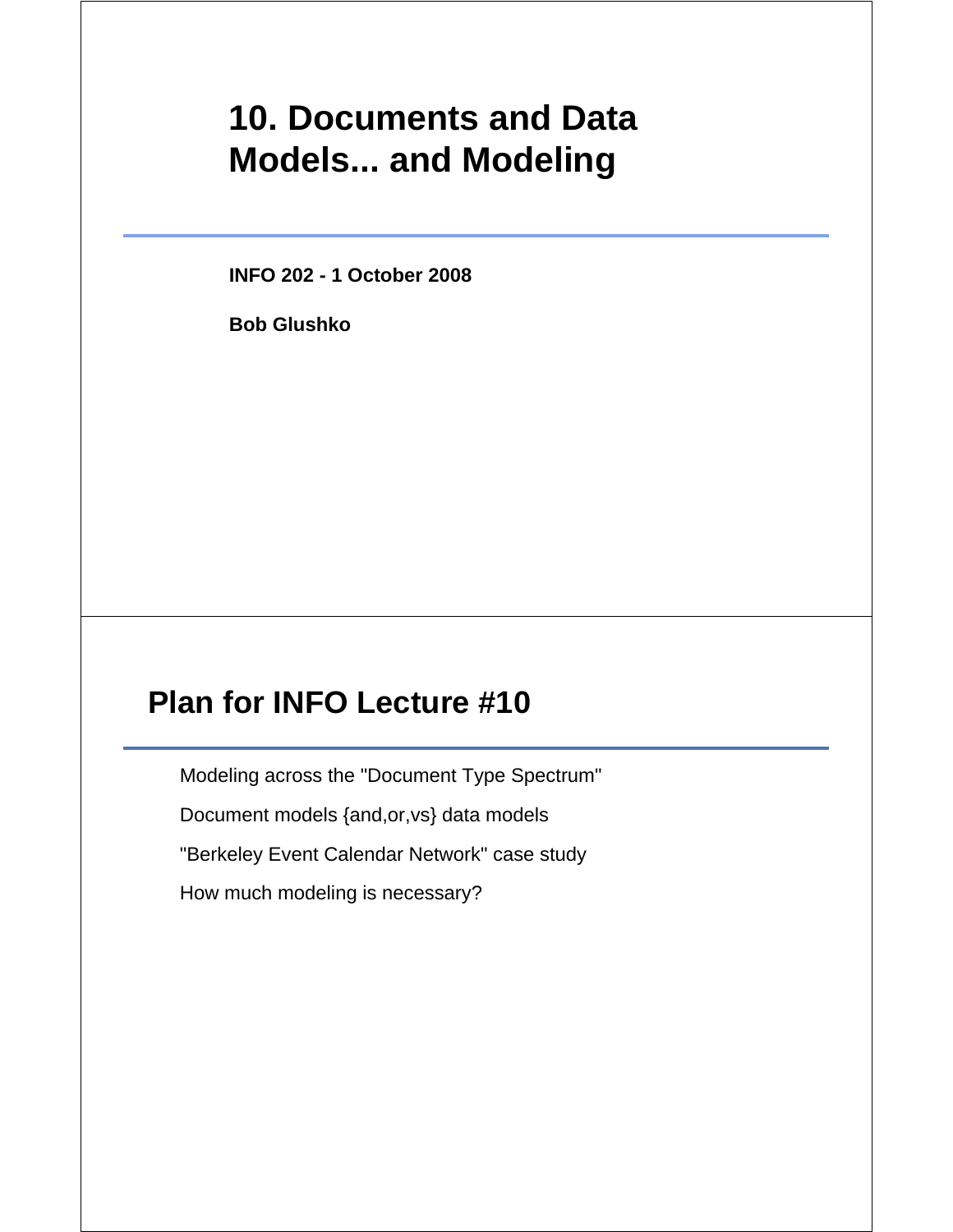#### **Documents vs. Data**

Many people have contrasted "documents" and "data" and concluded that documents and data cannot be understood and handled with the same terminology, techniques, and tools.

This document vs. data distinction is embedded and reinforced in courses, textbooks, technology, and product marketing

And it doesn't help

#### **Mixing Data and Documents**

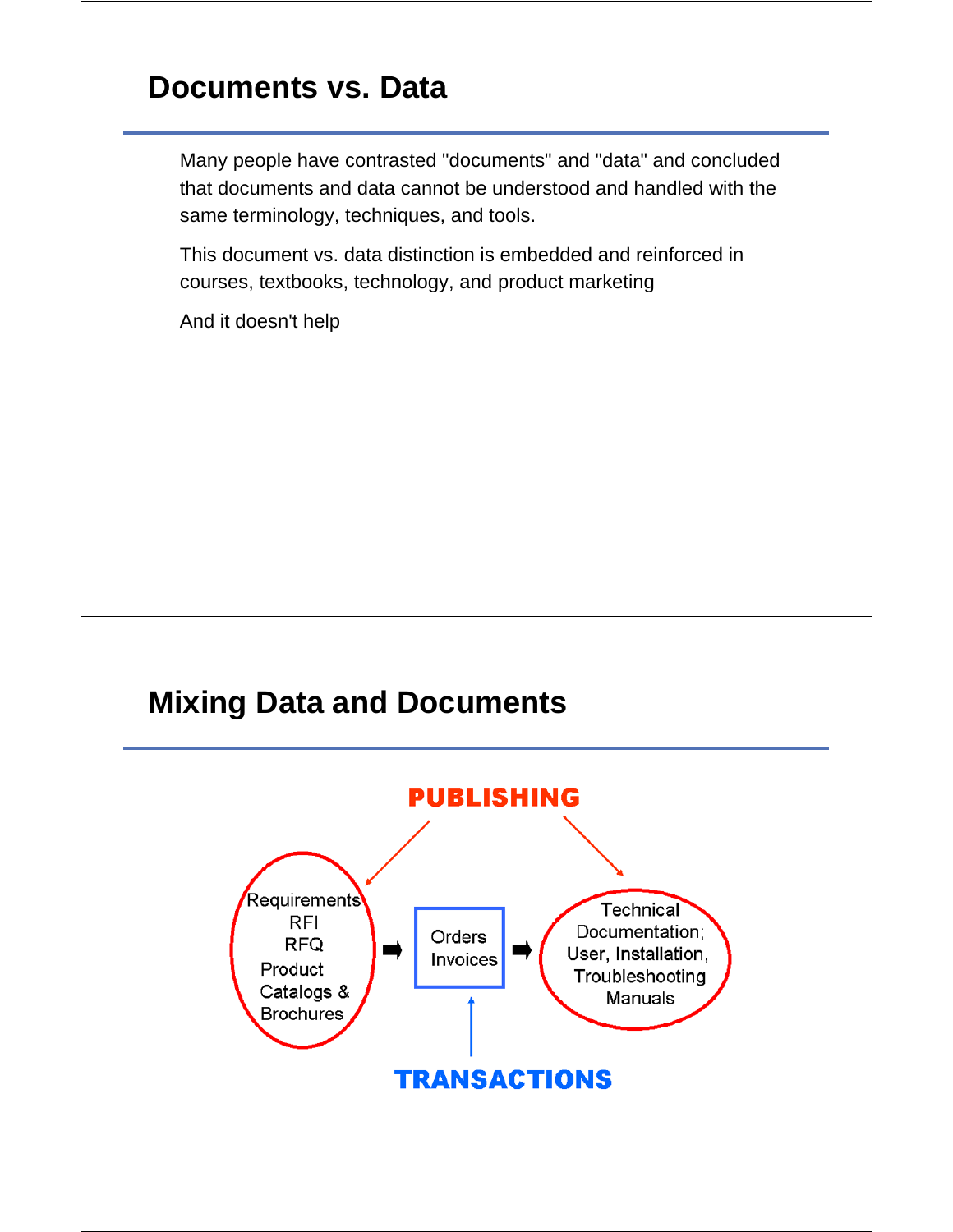# **Catalog: Data (Document)**

| Bags are perforated allowing<br>easy tear off for in-store or<br>assembly line use. Choose<br>industrial 2-mil or extra heavy<br>4-mil for parts fittings and<br>hardware. Lightweight bags<br>are .5 mil and ideal for produce<br>and lighter weight items. Table<br>or wall mount dispenser avail-<br>able below. |                              | Industrial Or Light Weight Bags On A Roll                         |                                  |                                          |                                   | <b>Rolls</b><br>2 Mil                    | Lay-Flat Poly Tubing<br>Simply cut tubing to your exact<br>length and seal with the Consolidated<br>Impulse Heat Sealer found on page<br>80. Choose 2 mil or 4 mil tubing<br>stock, Ideal for a variety of different<br>size parts. FDA approved. |                                  |                                           |
|---------------------------------------------------------------------------------------------------------------------------------------------------------------------------------------------------------------------------------------------------------------------------------------------------------------------|------------------------------|-------------------------------------------------------------------|----------------------------------|------------------------------------------|-----------------------------------|------------------------------------------|---------------------------------------------------------------------------------------------------------------------------------------------------------------------------------------------------------------------------------------------------|----------------------------------|-------------------------------------------|
|                                                                                                                                                                                                                                                                                                                     | Industrial Bags On A Roll    |                                                                   |                                  |                                          |                                   |                                          | Part No. W x L (In. x Ft.) Price/Rnll Part Nn.                                                                                                                                                                                                    |                                  |                                           |
| Size (In.)                                                                                                                                                                                                                                                                                                          | <b>Bags Per</b><br>Rell      | Part No.<br>2 Mil                                                 | Price<br>2 Mil                   | Part No.<br>4 Mil                        | Price<br>4 Mil                    | <b>B9965LU</b><br>89957111<br>89968EU    | $2 \times 2100$<br>$3 \times 2100$<br>4 × 2100                                                                                                                                                                                                    | 33.66<br>39.40<br>55.90          | 89972LU<br>89973LU<br>89974LU             |
| $4 \times 6$<br>$6 \times 9$<br>8 x 10<br>$10 \times 12$                                                                                                                                                                                                                                                            | 1000<br>1000<br>1000<br>1000 | 88400LU<br>88403LU<br>88406LU<br>88409LU                          | 25.55<br>39.15<br>47.15<br>68.25 | 88430LU<br>88433LU<br>88436LU<br>88439LU | 45.55<br>59.90<br>85.85<br>125.30 | 89969LU<br>89971LU<br>89979LU<br>89981LU | $5 \times 2100$<br>$6 \times 2100$<br><b>Bx2100</b><br>10 x 2100                                                                                                                                                                                  | 63.85<br>62.68<br>78.64<br>94.40 | 899751 U<br>89976LU<br>89940LU<br>89941LU |
|                                                                                                                                                                                                                                                                                                                     |                              | Discount per part no.: Less 5% 12-23 rolls; 15% 24 rolls or more, |                                  |                                          |                                   | 4 Mil                                    |                                                                                                                                                                                                                                                   |                                  |                                           |
|                                                                                                                                                                                                                                                                                                                     |                              | <b>Lightweight Bags On A Roll</b>                                 |                                  |                                          |                                   | Part No.                                 | W x L (In. x FL) Price/Roll Part No.                                                                                                                                                                                                              |                                  |                                           |
|                                                                                                                                                                                                                                                                                                                     | <b>Bags Per</b>              | Part No.                                                          |                                  | <b>Price Per Carton of 2 Rolls</b>       |                                   | 89980LU<br>89982LU<br>89983LU            | $2 \times 1050$<br>$3 \times 1050$<br>$4 \times 1050$                                                                                                                                                                                             | 33.66<br>39.40<br>55.90          | 89993LU<br>89994LU<br>89996L1J            |
| Size (In.)<br>$10 \times 15$<br>$10 \times 20$                                                                                                                                                                                                                                                                      | Roll<br>2000                 | .5 <sub>Mil</sub><br>88080LU<br>88085LU                           | $1 - 11$<br>52.80<br>52.80       | $12 - 23$<br>50.16<br>50.16              | $24 +$<br>44.88<br>44.88          | 89984LU<br>89986LU<br>89969LU            | 5 x 1050<br>6 x 1050<br>$8 \times 1050$                                                                                                                                                                                                           | 63.85<br>62.66<br>78.64          | 89997LU<br>89998LU<br>899421.U            |
| Dispenser                                                                                                                                                                                                                                                                                                           |                              | 88090LU                                                           |                                  | 17.80 pach                               |                                   | 39992LU                                  | 10 x 1050                                                                                                                                                                                                                                         | 94.40                            | 89943LU                                   |
|                                                                                                                                                                                                                                                                                                                     |                              |                                                                   |                                  |                                          |                                   |                                          | Discount per part no.: Less 5% 5-11 rolls: 10% 12-23 n                                                                                                                                                                                            |                                  |                                           |

101.18<br>119.86<br>138.60<br>147.72<br>168.43<br>168.49

Price/Roll<br>101.18<br>119.86<br>138.60<br>138.60<br>168.43<br>163.49

 $\frac{12 \times 10}{14 \times 10}$ 16 x 1050<br>18 x 1050<br>20 x 1050<br>24 x 850<br>36 x 550

15% 24 (

# **Reference Book: Document (Data)**

| Measurement of Light<br>1.1<br>Range of Light Intensities Confronting the Eye                                                                                                                                                                                                                                                                                                                                                                                                                                                                                 |                                                                                                                                                                                                                                                                                                                                           | <b>Key References</b><br>1. Boebe-Center, J. G., Carmi-                                                                                                                                                                                                                                                                                    |                                                                                           |                                     |
|---------------------------------------------------------------------------------------------------------------------------------------------------------------------------------------------------------------------------------------------------------------------------------------------------------------------------------------------------------------------------------------------------------------------------------------------------------------------------------------------------------------------------------------------------------------|-------------------------------------------------------------------------------------------------------------------------------------------------------------------------------------------------------------------------------------------------------------------------------------------------------------------------------------------|--------------------------------------------------------------------------------------------------------------------------------------------------------------------------------------------------------------------------------------------------------------------------------------------------------------------------------------------|-------------------------------------------------------------------------------------------|-------------------------------------|
| 1.103<br>$3.18\times10^{10}$<br>Damsging<br>$3.18x10^{8}$                                                                                                                                                                                                                                                                                                                                                                                                                                                                                                     | 10%<br>Suria surface<br>10 <sup>8</sup><br>45/60/9                                                                                                                                                                                                                                                                                        | chael, L., & Mead, L. C. (1964).<br>Davlight training of pilots for night<br><b>Bying, Announced Engineering</b><br>Review, J. 9-29.<br>2. Graham, C. H. (Ed.) (1965), Vi-<br>sizet and visual perception. New<br>York: Wiley.<br><b>Cross References</b><br>1.101 Range of visible energy in<br>the electromagnetic radiation<br>spectrum |                                                                                           |                                     |
| $3.18\times10^4$<br>Discomfort<br>Photopic<br>$3.18 \times 10^{4}$<br>(good color.)<br>good apultet<br>$3.10 \times 10^{3}$<br>- Plott<br>3.18 <sub>10</sub><br>saturation<br>begins.<br>Mesopo<br>$3.18x10 - 7$<br>Cona<br>з<br>Scolado<br>$3.18 + 10^{-4}$<br>threshold<br><b>GAIN COACH</b><br>poor acuity)<br>3.18x10 <sup>-4</sup> - Absolute<br><b>Brasheld</b><br>Figure 1. The range of light intensities that confront the human eye. (Adapted from C. H.<br>Graham (Ed.), Vision and visual perception. Copyright 0 1985 by John Wiley & Sons, Inc. | <b>Kyngsten frament</b><br>w<br>10 <sup>4</sup><br>White paper in<br><b>Sunlight</b><br>$10^{8}$<br>Confortable reading<br>10 <sup>1</sup><br>White pager 1 ft from<br>standard cande<br>$10^{-3}$<br>White paper in<br>moorsight<br>$10^{-4}$<br>White paper in<br>startight.<br>$10^{-4}$                                               | Figure 2. The decrease in<br>brightness from daylight<br>(5:00 pm) to darkness (sun-<br>set -9:30 pm) on July 14,<br>1942 (edugted from Ref. 2).<br>Angle of test patch in rela-<br>tion to sun not given.                                                                                                                                 | л,<br>$-4$<br>$-5-$<br>1700<br>1900                                                       | 1900 2000 2100 2200<br>Time (hours) |
| Reprinted with permission.)<br><b>Key Terms</b><br>Illumination level; luminance; mesopic vision; photopic<br>vision: scenopic vision                                                                                                                                                                                                                                                                                                                                                                                                                         |                                                                                                                                                                                                                                                                                                                                           | 40                                                                                                                                                                                                                                                                                                                                         | . - July 14, 1942<br>$+ A1 3.1942$<br>$A = 5$ ept. 2, 1942<br>$\triangle$ = Mar. 12, 1943 |                                     |
| <b>General Description</b><br>The buman eve is sensitive to a wide range of light intensi-<br>ties, from a minimum visible level of ~0.000003 cd/m2 to                                                                                                                                                                                                                                                                                                                                                                                                        | the perception of color. Mesopie (mixed) vision (mediated<br>by beth rods and cones) occurs with intermediate light in-<br>tensities (e.g., moonlight).<br>Figure 2 shows how outdoor brightness decreases dur-<br>ing twilight. Dark adaptation of the eye with declining<br>illumination is at least as rapid as this normal decline in | 50<br>v<br>60                                                                                                                                                                                                                                                                                                                              |                                                                                           |                                     |
| an upper tolerance limit of over 300,000 cd/m2. Vision at<br>very low levels of illumination (e.g., starlight) is termed<br>scotople vision and is mediated by the rods; visual actity<br>is poor with scotopic vision and no sensation of color (hue)<br>occurs. Vision at high intensity levels (e.g., daylight) is<br>known as photopic vision and is mediated by the cones;<br>photopic vision is characterized by high visual acutty and                                                                                                                 | ambient illumination at evening. Figure 3 shows how the<br>luminance of a test patch changes with the angular elevatio<br>of the sun above the horizon.                                                                                                                                                                                   | ١ċ<br><b>SAN</b><br>flunter                                                                                                                                                                                                                                                                                                                |                                                                                           |                                     |
| <b>Constraints</b>                                                                                                                                                                                                                                                                                                                                                                                                                                                                                                                                            |                                                                                                                                                                                                                                                                                                                                           | $-10$                                                                                                                                                                                                                                                                                                                                      |                                                                                           |                                     |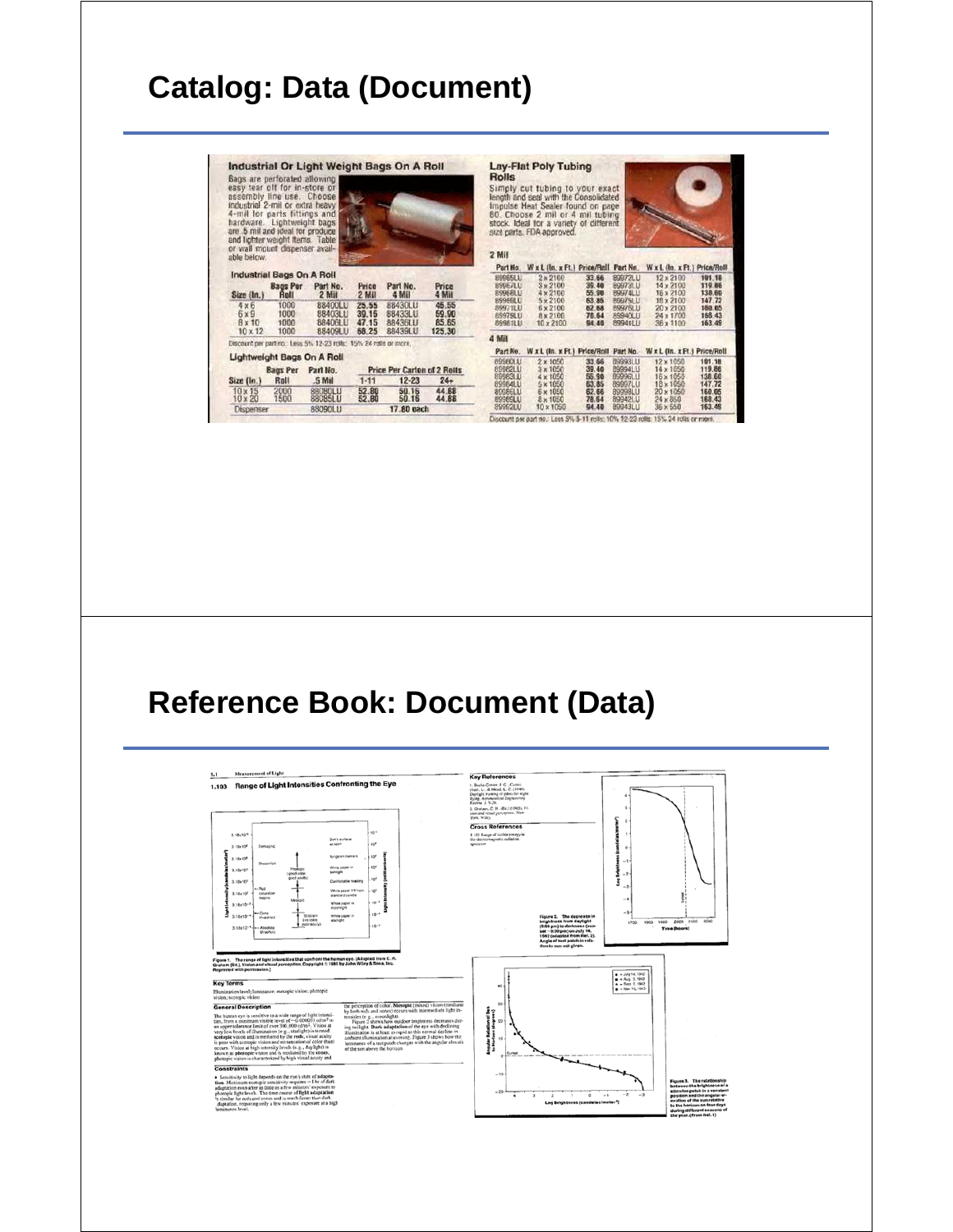## **Contrasting Methodologies for Documents and Data**

Documents and data have had two different disciplines or methods of analysis that have had little intersection

*Document-centric* analysis

*Data-centric* analysis

#### **Document Analysis**

Documents are *Artifacts* or *Renditions* that combine content, structure and appearance

The goal of document analysis is a model of a document's content and structure that is separate from its presentational characteristics

The optimal prescriptive schema for a set of documents is one that best satisfies the requirements of current and prospective users for carrying out specific tasks with new instances

Finally, one or more stylesheets can be used to assign formatting or rendering characteristics in a consistent manner to any valid document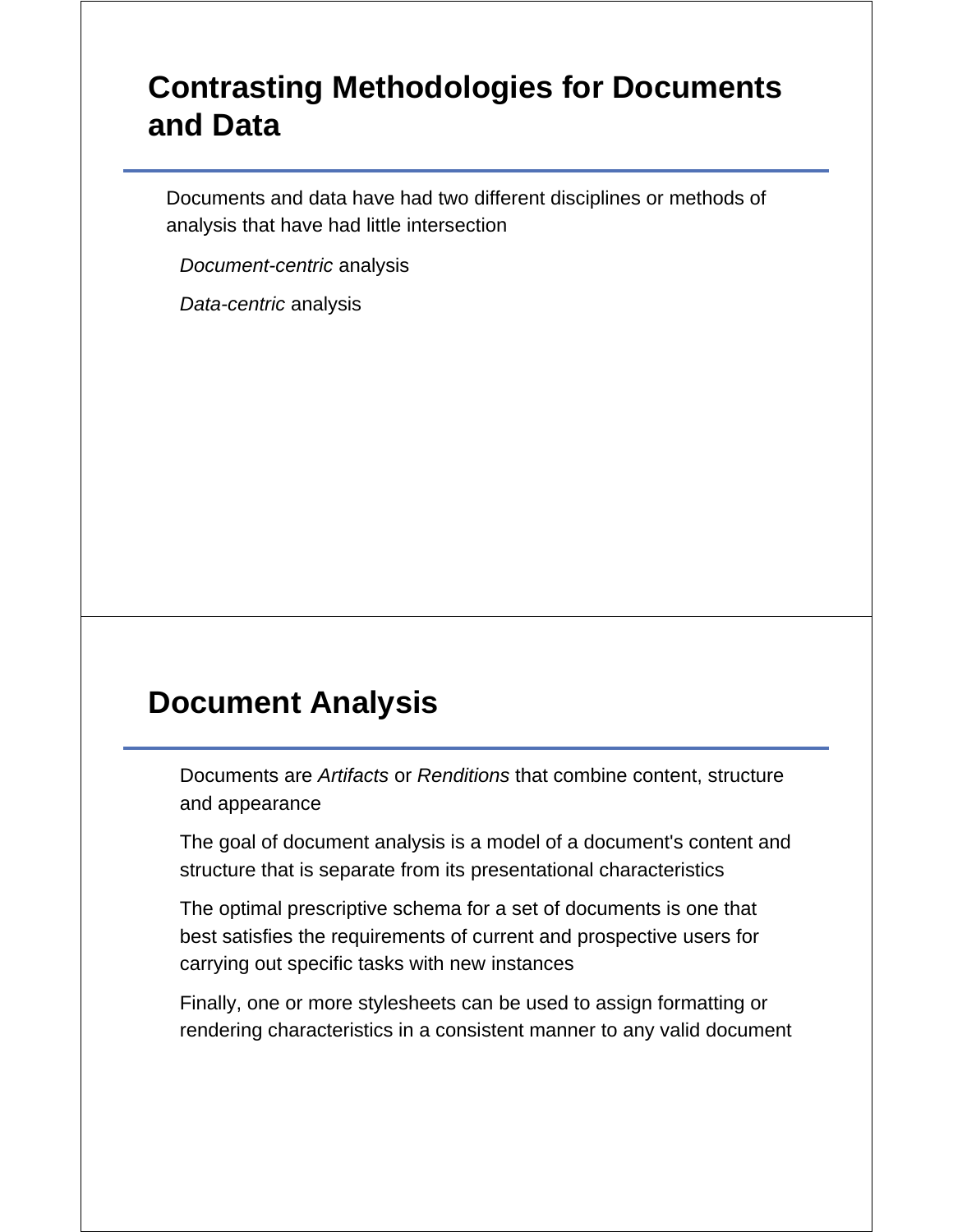## **Data-Centric Analysis**

Goal is to understand and describe the properties and relationships between information components or objects.

This understanding is represented in conceptual models that organize the components efficiently to support a broad range of contexts or applications.

The conceptual model is also typically called a schema, but this is generally meant to be a "database schema" rather than a "document schema"

#### **The Document Type Spectrum**

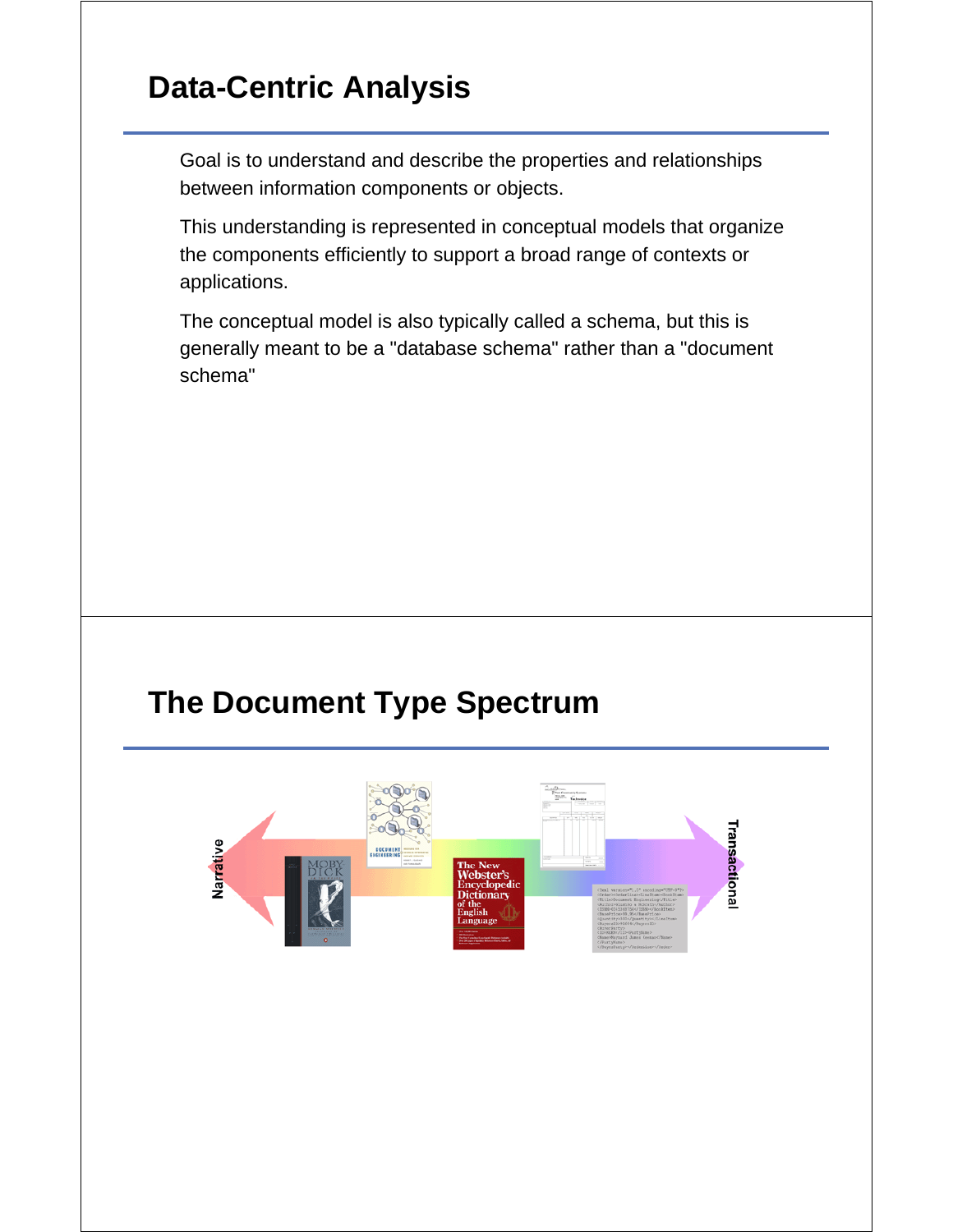## **The Document Type Spectrum – "Narrative Publications"**

Authored by people

Highly designed, with rich presentational characteristics correlated with semantics and structure

Heterogeneous in structure and content

Weakly datatyped – "just text"

## **The Document Type Spectrum – "Transactional Documents"**

Created mechanically

Few and somewhat arbitrary presentational characteristics

Homogeneous in structure and content

Strongly datatyped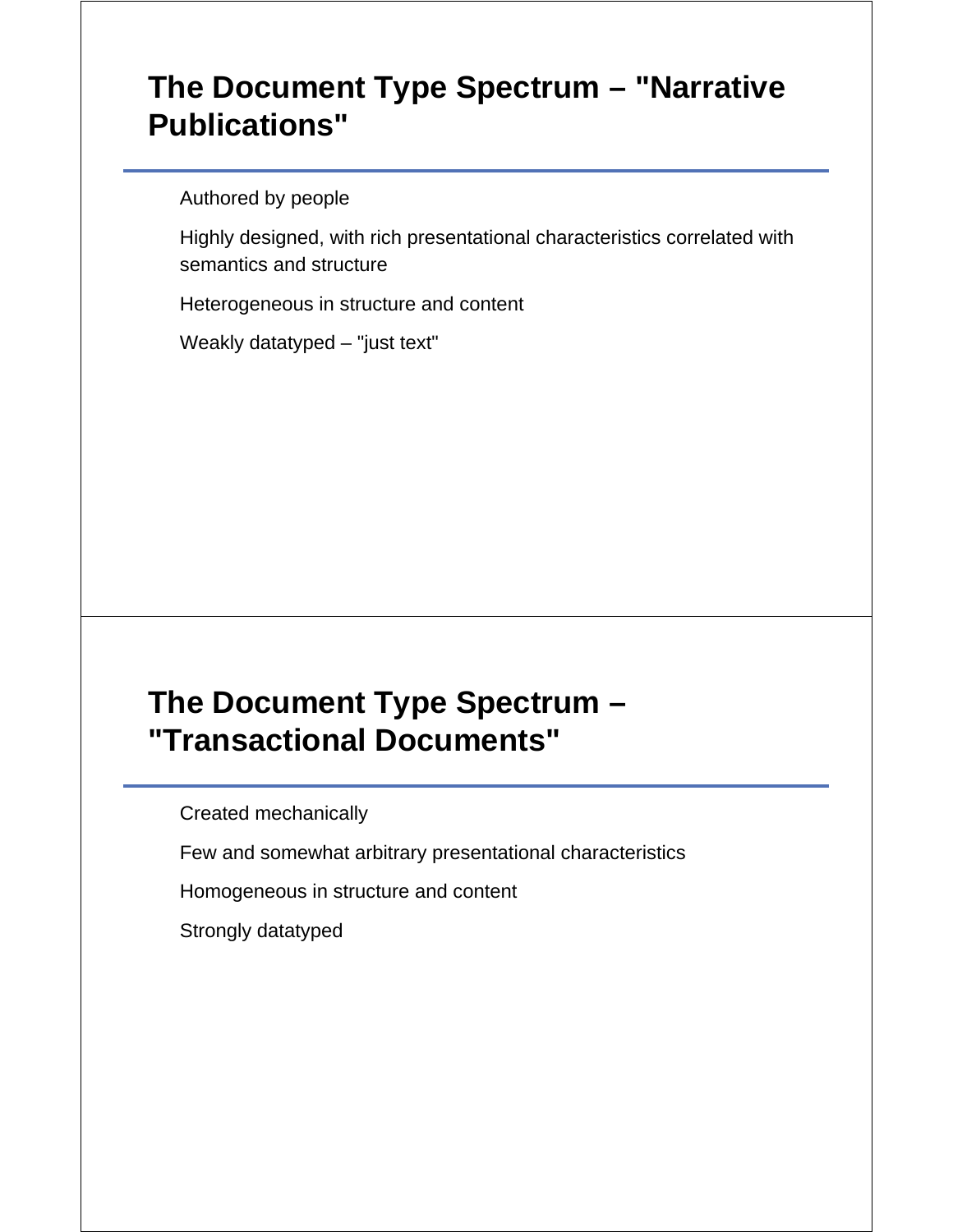## **It's Obviously A Continuum**

There is systematic and continuous variation in document instances and types and there is no clear boundary between documents and data

But the traditional tools, terminology, and techniques for analyzing documents and data have made it into a chasm

## **Crossing the Chasm with "Document Engineering" Methods**

Document Engineering harmonizes the terminology and emphasizes what they have in common rather than highlighting their differences:

Identifying the presentational, content, and structural components

Eliminating synonymy and homonymy

Identifying and organizing the "good" content components

Assembling hierarchical document models to organize components to meet requirements for a specific context for information exchange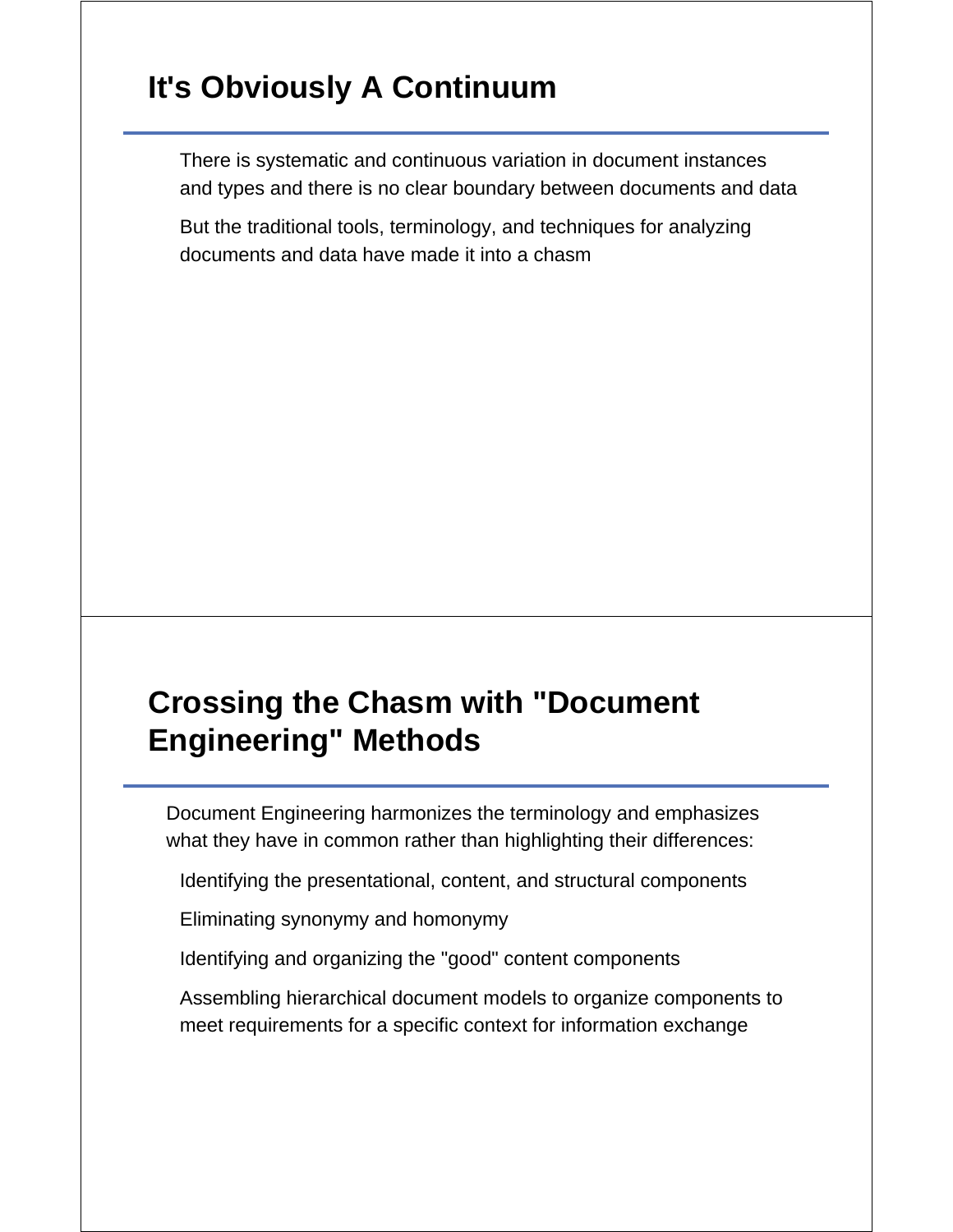### **Harvesting and Consolidation**

HARVESTING: Create a set of candidate content components by extracting them from the information sources while removing presentation and structure

For each component, record its properties (or metadata or attributes or behaviors) that enable us to understand and distinguish it

CONSOLIDATION:( Identify synonyms and homonyms among the candidate content components, assigning a unique name to each unique meaning as part of a controlled vocabulary

Names might follow precise rules to ensure that they can be reliably stored and located in a data dictionary (e.g., a la ISO 11179 part 5)

#### **"Good Models and "Better Models"...**

**Definitions** 

Definitions in a controlled vocabulary

Data types

**Metadata** 

**Metamodels** 

Formal assertions

Ontologies and thesauri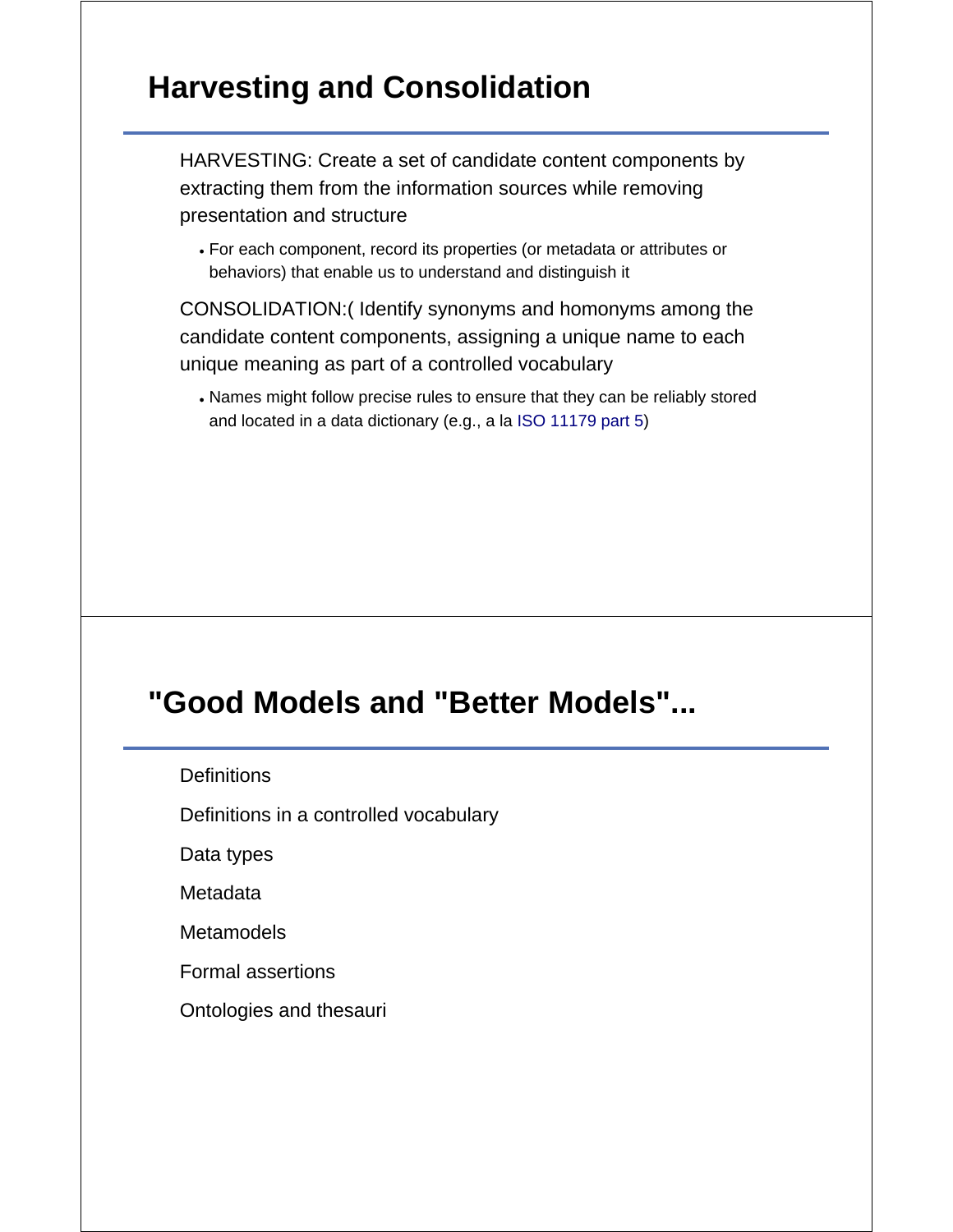#### **The Simplest Component Model**

The simplest or minimal information component model is a GLOSSARY – a list of the words used to describe or name the "things of significance" and what they mean

This simple data model is augmented as attributes or characteristics of the significant things are identified and recorded

The model is further developed as relationships or associations or links between the "significant things" are identified and recorded

#### **Component Metadata**

What attributes about each type of content might we record in our analysis?

- Names/synonyms/homonyms (what it is called)
- Definition (what it "means")
- Identifiers
- Cardinality/Optionality (occurrence rules)
- Restricted values, code sets, defaults
- Data Type (text, numbers, date, video)
- Relationships/Associations (participation in structures and "ontology")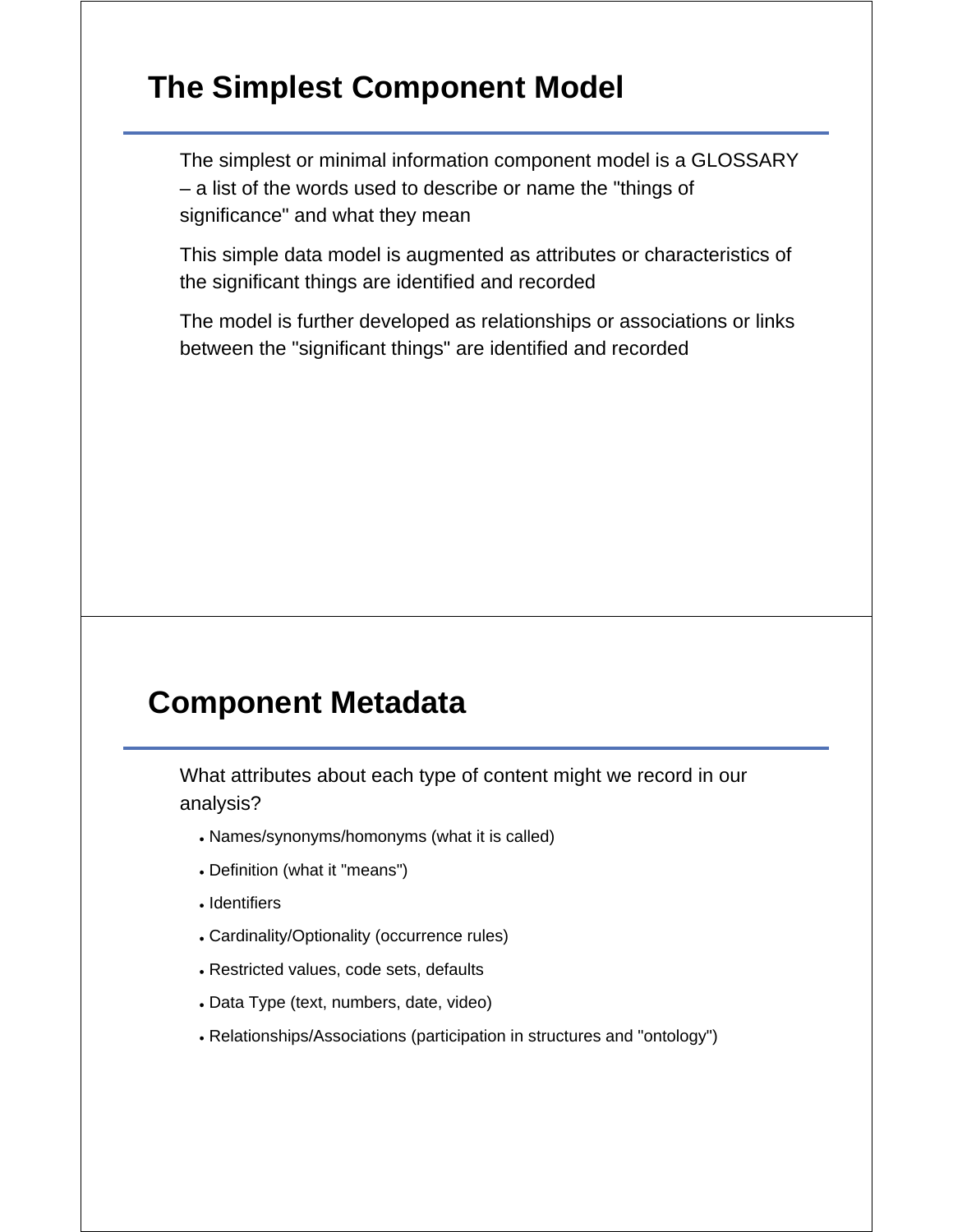## **Modeling "Events" for The Berkeley Calendar Network**

The first published Document Engineering case study whose "snapshots" illustrate the analysis, modeling, and schema encoding approach

The problem - scores of calendars on berkeley.edu with overlapping coverage and audiences but incompatible data models

No automated reuse of information; you need to submit events to multiple calendars or copy events from them

Each calendar has a different event submission form and a different model of an event

#### **The UC Berkeley Event Calendar, 2004**

|                                                                                                                                              | <b>Search Results</b>                                                       |
|----------------------------------------------------------------------------------------------------------------------------------------------|-----------------------------------------------------------------------------|
| Today's news & events                                                                                                                        |                                                                             |
| Calendar home<br>Search events                                                                                                               | Results: 15 event(s) found. Exhibits are listed last.                       |
| Today's events<br>Add an event                                                                                                               | Thursday, January 8, 2004 - Thursday, May 27, 2004                          |
| Browse events by day<br>using the monthly<br>calendars below, or<br>click "Search Events" to<br>find events by date,<br>event type, keyword, | <b>Workshop</b><br>• Elder Care Support Group (CARE Services) 12:00-1:30 pm |
| sponsor or speaker.<br>May 2004                                                                                                              | Wednesday, May 12, 2004                                                     |
| S M T W Th F S                                                                                                                               | <b>Special Event/Other</b>                                                  |
| 1<br>8<br>3 4 5 6<br>$\overline{7}$<br>2<br>9 10 11 12 13 14 15                                                                              | · Peace Corps on Sproul (Cal Corps Public Service<br>Center/OSL) 10:00AM    |
| 16 17 18 19 20 21 22<br>23 24 25 26 27 28 29<br>30 31                                                                                        | . Peace Corps Office Hours (Cal Corps Public Service<br>Center/OSL) 1:00PM  |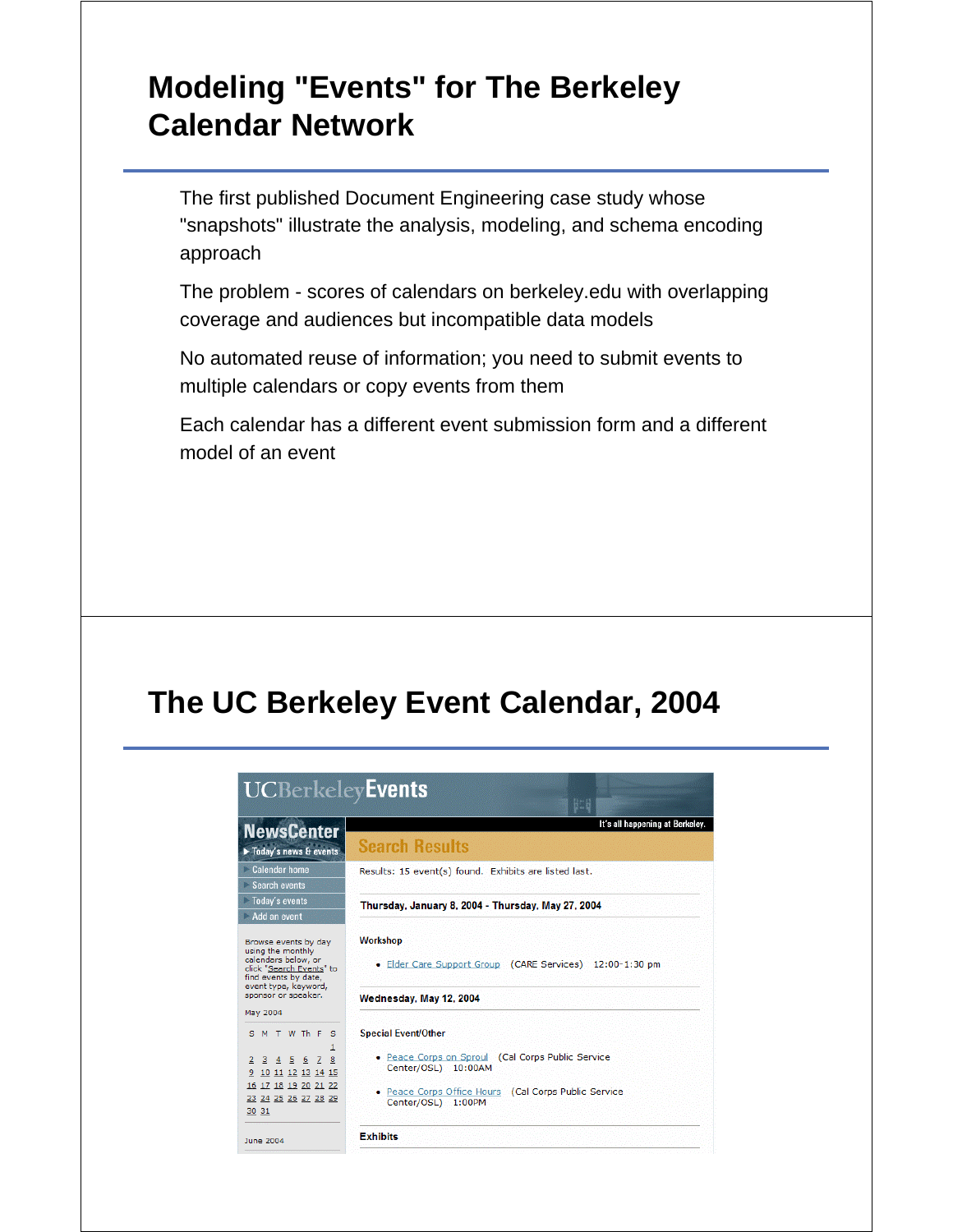## **The UC Berkeley Event Calendar, 2008**



## **Typical Incompatibility of Event Models**

| U.C. Berkeley Gateway Site<br>$\mathbf{B}$<br><b>Admission:</b><br>Registration Required<br><b>Ticket Required</b><br>Phone to order:<br>Cost:<br>Open to:<br>$\n  Public\n$<br>$\triangledown$ Campus<br>$\triangleright$ Alumni<br>$\triangleright$ Students<br>$\triangledown$ Faculty<br><b>☑</b> Staff<br><b>Haas School of Business</b><br>$\mathbf{r}$<br><b>Contact Person:</b><br><b>Contact Email:</b><br><b>Repeat:</b><br>$\checkmark$<br>Never<br>Times To Repeat<br>Repeat Until<br>Jan $\vee$ 1 $\vee$<br>$2000 \times$<br><b>Remind:</b><br>Never<br>$\check{ }$<br>E-mail: |  |  |  |  |
|---------------------------------------------------------------------------------------------------------------------------------------------------------------------------------------------------------------------------------------------------------------------------------------------------------------------------------------------------------------------------------------------------------------------------------------------------------------------------------------------------------------------------------------------------------------------------------------------|--|--|--|--|
|                                                                                                                                                                                                                                                                                                                                                                                                                                                                                                                                                                                             |  |  |  |  |
|                                                                                                                                                                                                                                                                                                                                                                                                                                                                                                                                                                                             |  |  |  |  |
|                                                                                                                                                                                                                                                                                                                                                                                                                                                                                                                                                                                             |  |  |  |  |
|                                                                                                                                                                                                                                                                                                                                                                                                                                                                                                                                                                                             |  |  |  |  |
|                                                                                                                                                                                                                                                                                                                                                                                                                                                                                                                                                                                             |  |  |  |  |
|                                                                                                                                                                                                                                                                                                                                                                                                                                                                                                                                                                                             |  |  |  |  |
|                                                                                                                                                                                                                                                                                                                                                                                                                                                                                                                                                                                             |  |  |  |  |
|                                                                                                                                                                                                                                                                                                                                                                                                                                                                                                                                                                                             |  |  |  |  |
|                                                                                                                                                                                                                                                                                                                                                                                                                                                                                                                                                                                             |  |  |  |  |
|                                                                                                                                                                                                                                                                                                                                                                                                                                                                                                                                                                                             |  |  |  |  |
|                                                                                                                                                                                                                                                                                                                                                                                                                                                                                                                                                                                             |  |  |  |  |
|                                                                                                                                                                                                                                                                                                                                                                                                                                                                                                                                                                                             |  |  |  |  |
|                                                                                                                                                                                                                                                                                                                                                                                                                                                                                                                                                                                             |  |  |  |  |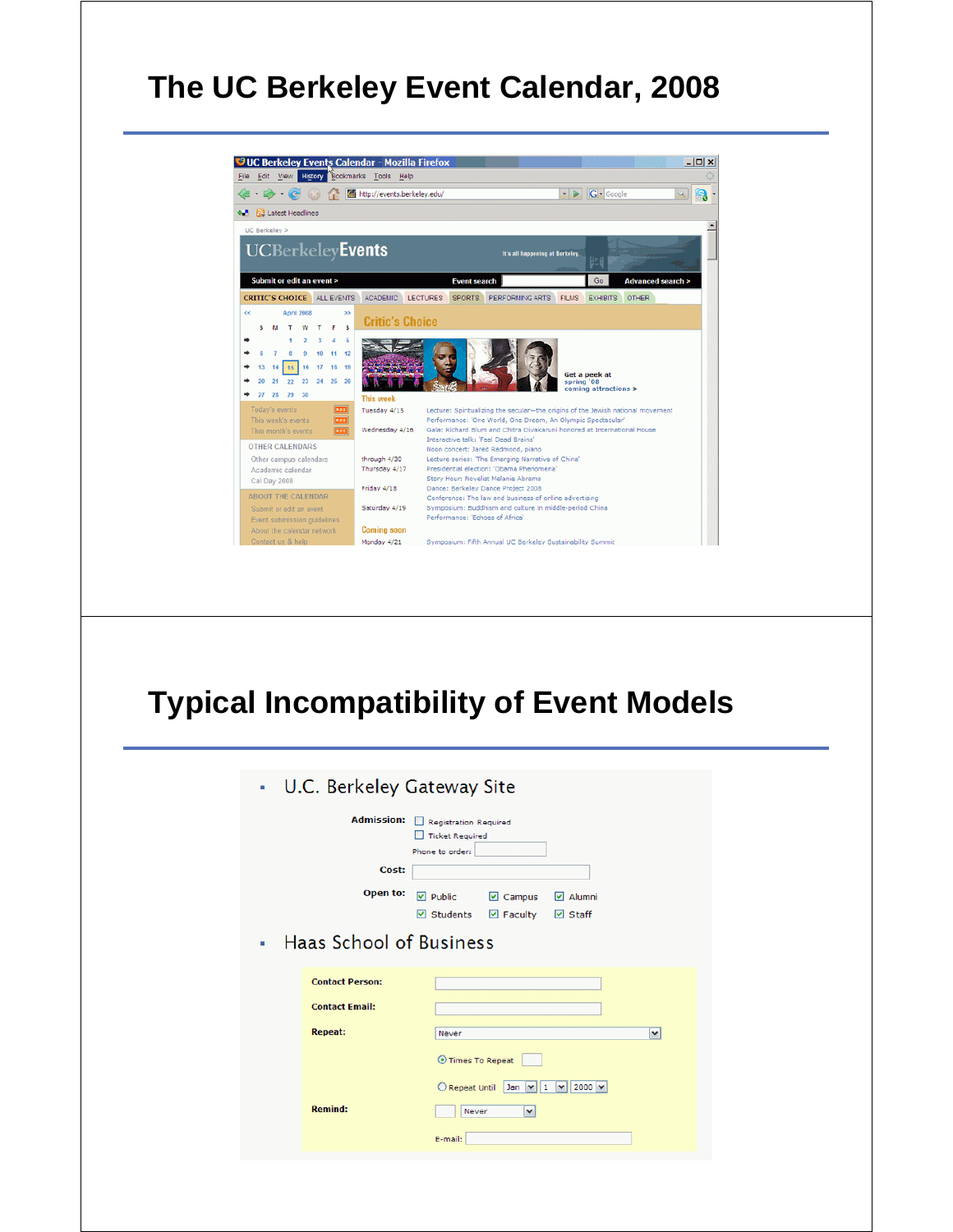#### **Event Calendar Network: Conceptual Architecture**



## **Information Sources**

User Interviews (18)

Event specifications/standards (iCalendar [IETF RFC 2445], SKICal)

Existing Calendars (23)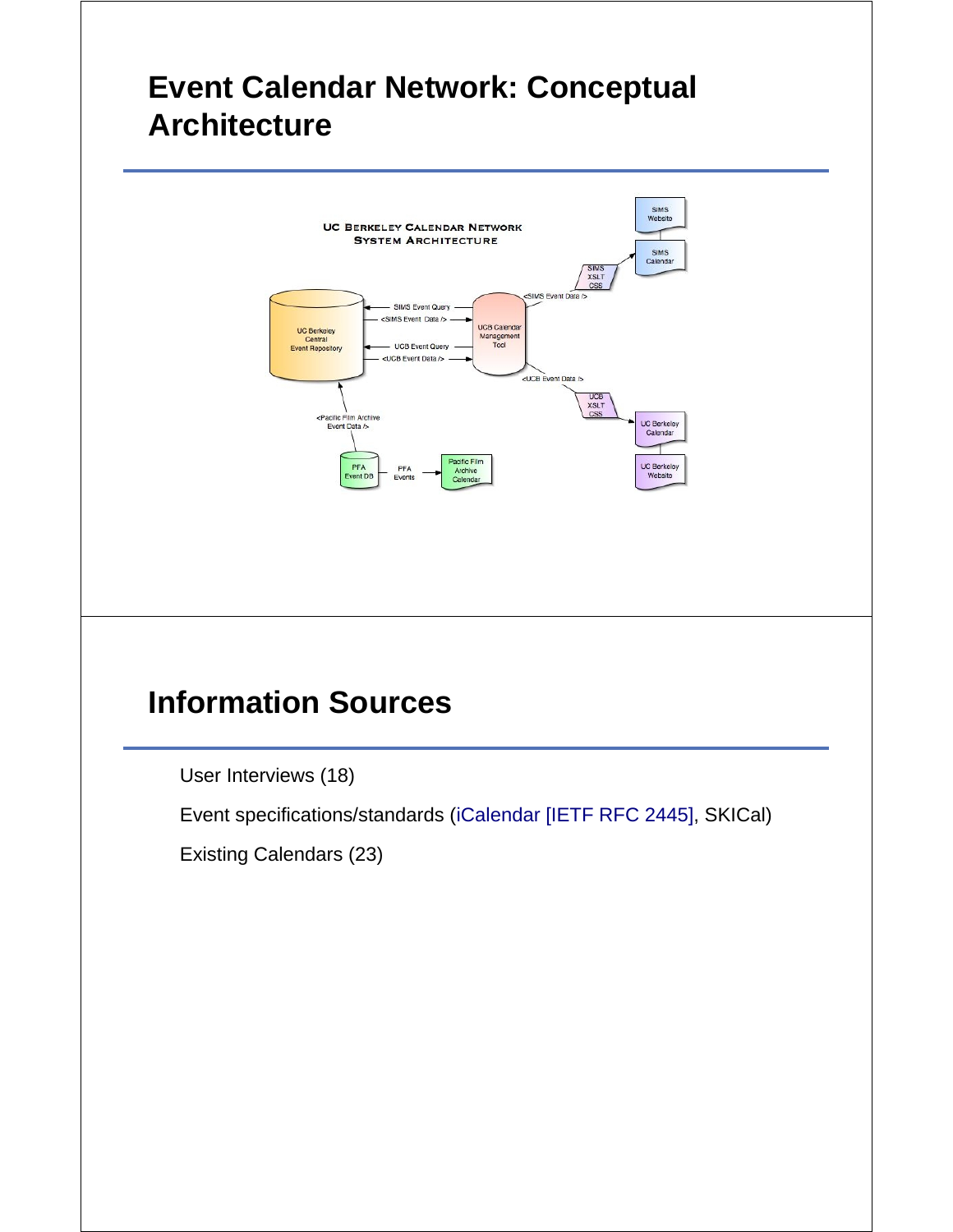## **Event Calendars: Analysis Strategy**

What can we learn from a specific calendar instance?

What can we learn from an "add new event" forms?

But you also have to look at instances and forms in combination

Kept analyzing new calendars until "law of diminishing returns" kicked in

## **Event Calendars: Harvesting and Consolidating Components**

Synonyms:

- Start Date
- Commencement

#### Homonyms:

- Contact (person submitting an event)
- Contact (person to contact about an event)
- Category / Type (disjoint domains: events, attendees)

Harvesting took on average 2 hours per calendar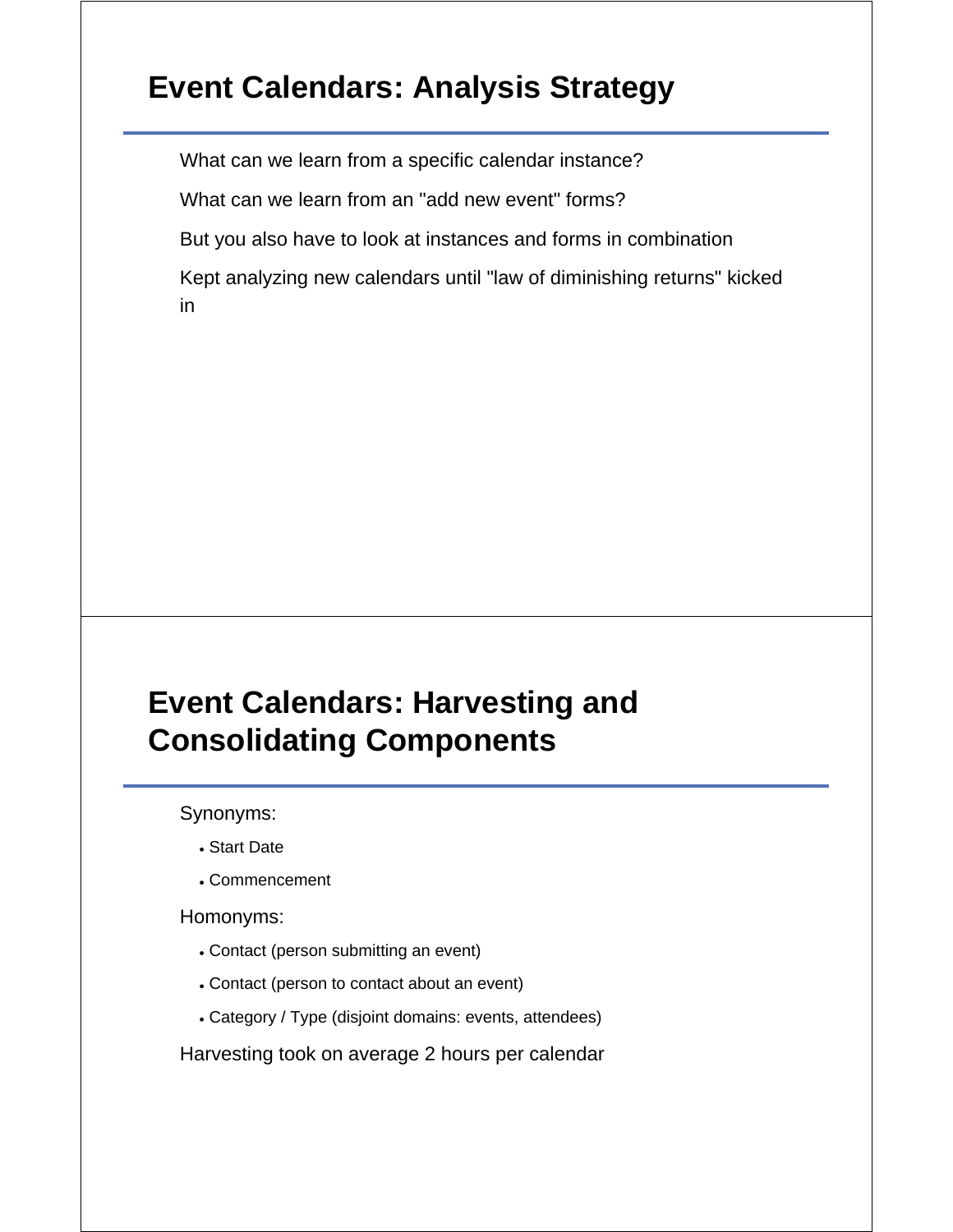# **Event Calendars Harvest of Candidate Components**

|                | <b>F88</b><br>▾               | $=$<br>B                        |                                      | D           |                            |                            |                                      |
|----------------|-------------------------------|---------------------------------|--------------------------------------|-------------|----------------------------|----------------------------|--------------------------------------|
| $\overline{1}$ | Α<br>Calendar                 | Calendar<br><b>Element Name</b> | c<br>Element<br><b>Glossary Name</b> | Name        | ε<br><b>Composite Name</b> | <b>Element Glossary ID</b> | G<br><b>New To Glossary Required</b> |
|                | 290 Cal Performances Location |                                 | Location                             | Sara        | Core                       | EventLocation              | <b>FALSE</b>                         |
|                | Music Department Location     |                                 | Location                             | Sara        | Core                       | EventLocation              | <b>FALSE</b>                         |
| 291            | 292 EAMFA                     | Location                        | Location                             | Sara        | Core                       | EventLocation              | FALSE                                |
|                | 293 SUFERB                    | Location                        | Location                             | Sara        | Core                       | EventLocation              | FALSE                                |
|                | 294 COE                       | Location:                       | Location                             | Sara        | Core                       | EventLocation              | FALSE<br><b>FA</b>                   |
|                | 295 CatAerodics               | Location                        | Location                             | Sara        | Core                       | <b>EventLocation</b>       | <b>FALSE</b>                         |
|                | 296 InterColffearns           | Location                        | Location                             | Sara        | Core                       | <b>EventLocation</b>       | <b>FALSE</b>                         |
|                | <b>297 Hann</b>               | Location                        | Location                             | Sara        | Core                       | Eventil scation.           | <b>FALSE</b><br><b>FAL</b>           |
|                | 298 CalAgenda                 | Location.                       | Location                             | Sara        | Core                       | EventLocation              | <b>FALSE</b><br>FAU                  |
| 299            | bancroft                      | Local on                        | Location                             | Sara        | Core                       | EventLocation              | <b>FALSE</b>                         |
|                | capPre)                       | Location.                       | Location                             | Sara        | Core                       | EventLocation              | <b>FALSE</b>                         |
| 300            |                               |                                 |                                      |             |                            |                            |                                      |
|                | doe                           | Location                        | Location                             | Sara        | Core                       | EventLocation              | FALSE                                |
| 301            | <b>Math Dept</b>              | Location.                       | Location                             | <b>Sara</b> | Core                       | EventLocation              | FALSE                                |
|                |                               |                                 |                                      |             |                            |                            |                                      |
| 302<br>303     |                               | Length as of such as a manager  |                                      | Sara        | Core                       | <b>Service State</b>       |                                      |
|                | <b>IAS</b>                    | Place                           | Location                             | Sara        | Core                       | EventLocation              | FALSE                                |
| 304            |                               |                                 |                                      |             |                            |                            |                                      |
|                | <b>BAMFA</b>                  | <b>Event Short Title</b>        |                                      | Sara        | Core                       |                            | <b>TRUE</b><br>FAL                   |
| 305            |                               |                                 |                                      |             |                            |                            |                                      |
|                | Math Dept                     | Speach Title                    |                                      | Sora        | Coro                       |                            | FAL<br><b>TRUE</b>                   |

## **Event Calendars Component Consolidation (Simplified)**

| Name          | Semantic Description                                             | Source 1 | Source 2                                    | Source 3                                |
|---------------|------------------------------------------------------------------|----------|---------------------------------------------|-----------------------------------------|
| Title         | The title of the event                                           | x        | x                                           |                                         |
| Start Date    | The date of the event, or the<br>first date of a recurring event | x        |                                             |                                         |
| End Date      | The last date of the event                                       | x        |                                             |                                         |
| Location      | The location of the event                                        | Х        | x<br>(merge d<br>wifn<br>SVMONVIL<br>Venre) | x                                       |
| Speaker       | Name(s) of the person(s)<br>speaking at the event                |          | х                                           | х                                       |
| Description   | The description of the event                                     |          | x                                           | x                                       |
| Speaker Title | The title of the speaker                                         |          |                                             | X<br>(renemed<br>homonym<br>$_{Tite}$ ) |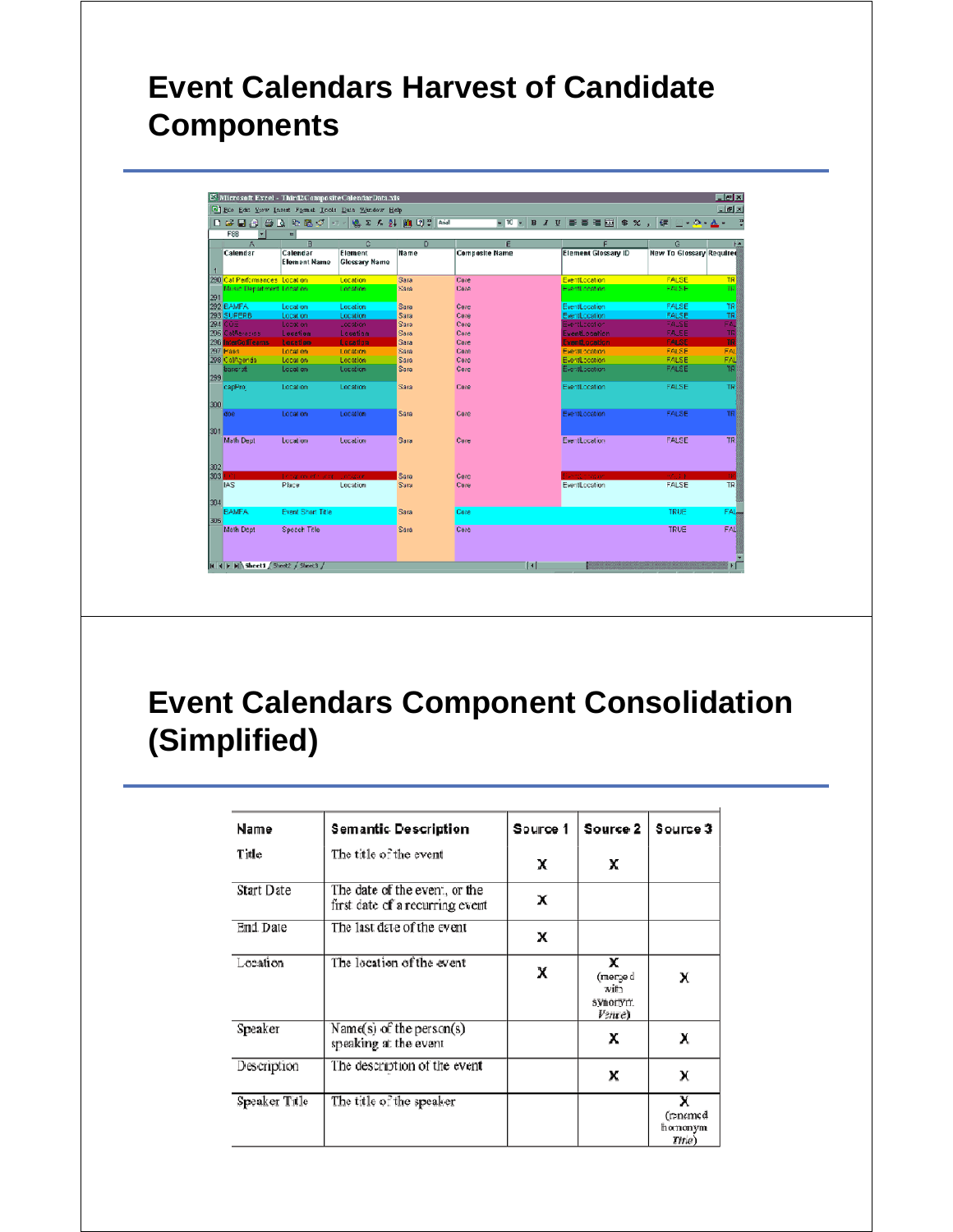## **Event Calendars: The Conceptual Model**

When we've analyzed all of the candidate components for dependencies, we've created a conceptual model for event calendars

From this model we can assemble any of a set of related document types for different varieties of event calendars

#### **The Complete Conceptual Model**

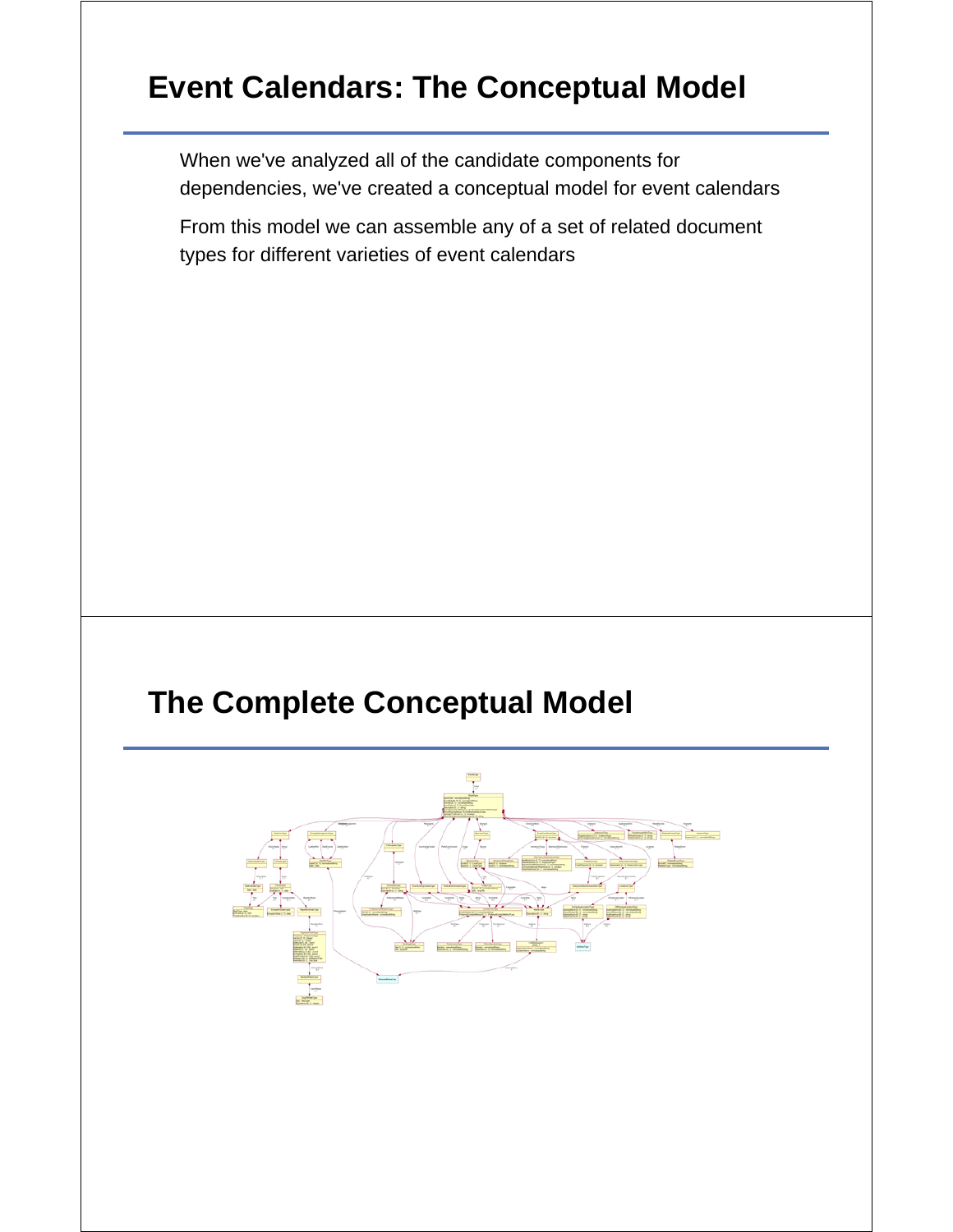# **A Simplified Conceptual Model**



#### **Document Models {and,or,vs} Data Models**

A relational model (a set of tables in our example) simultaneously describes all of the associations among the components; put another way, it doesn't highlight any particular association

But when we exchange information, we do so to satisfy the requirements in some context

If there are multiple ways to interpret the content we will not achieve interoperability

So we impose a contextual interpretation when we create a hierarchy on a relational model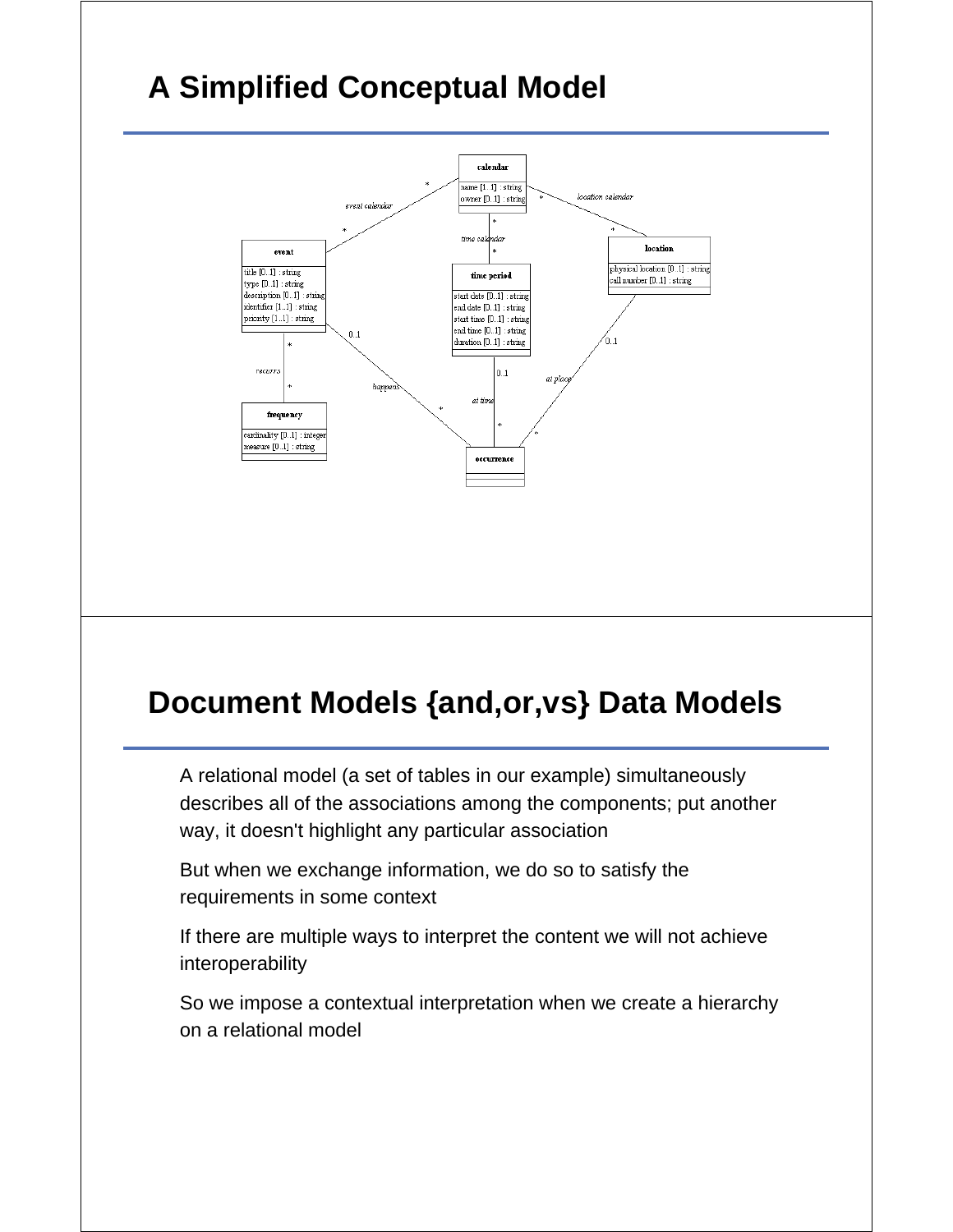# **Multiple Paths in the Component Network**



#### **Document Model Assembly**

Document model assembly is the process of creating a model of a document type – hierarchical and nested – by drawing on the "pool" or library of content and structural components

Assembly involves designing (or selecting a pattern for) the top level structure as an entry point and then navigating through the relationships in the conceptual model to order components to satisfy requirements

Assembly order can differ whenever there is a bi-directional relationship between components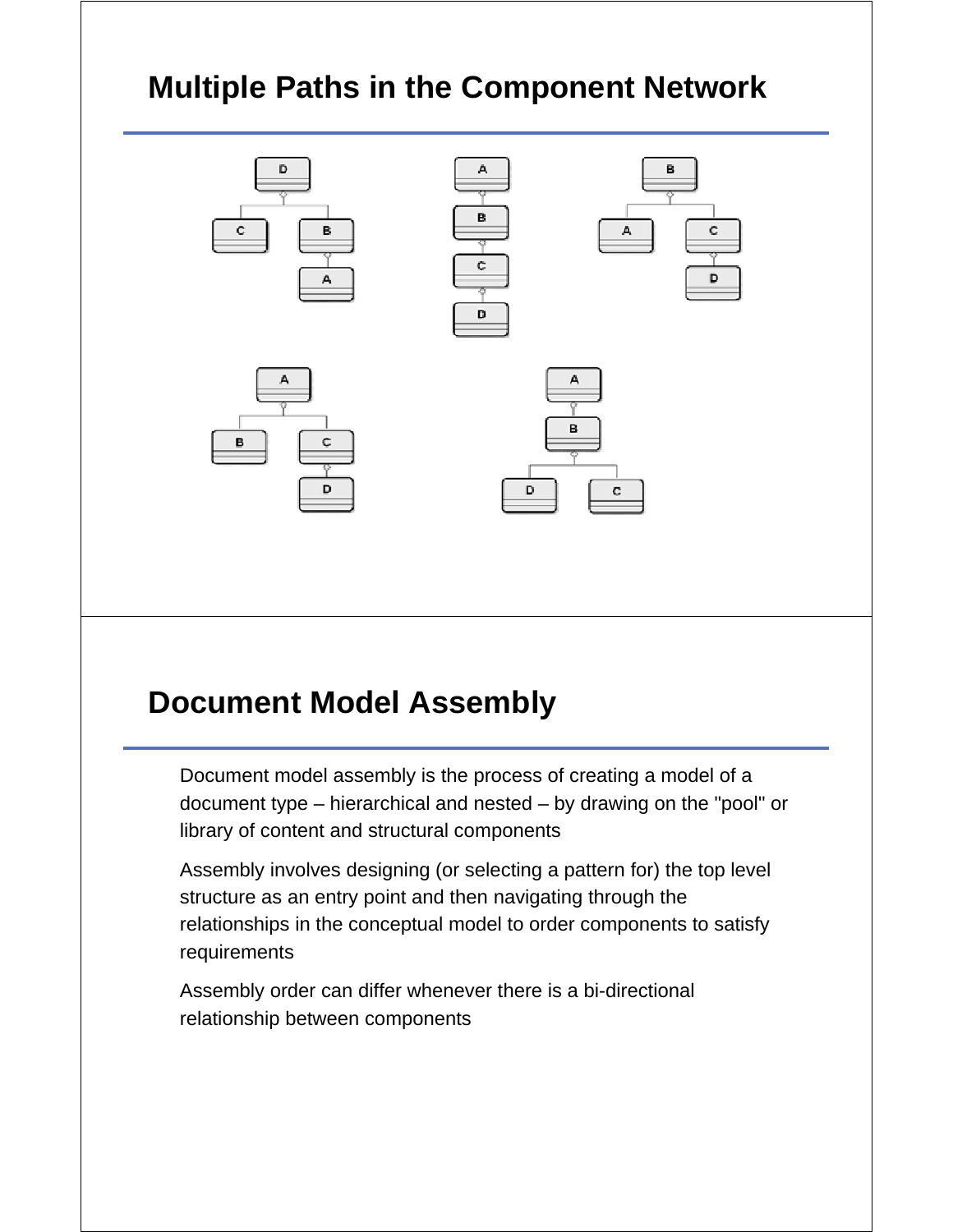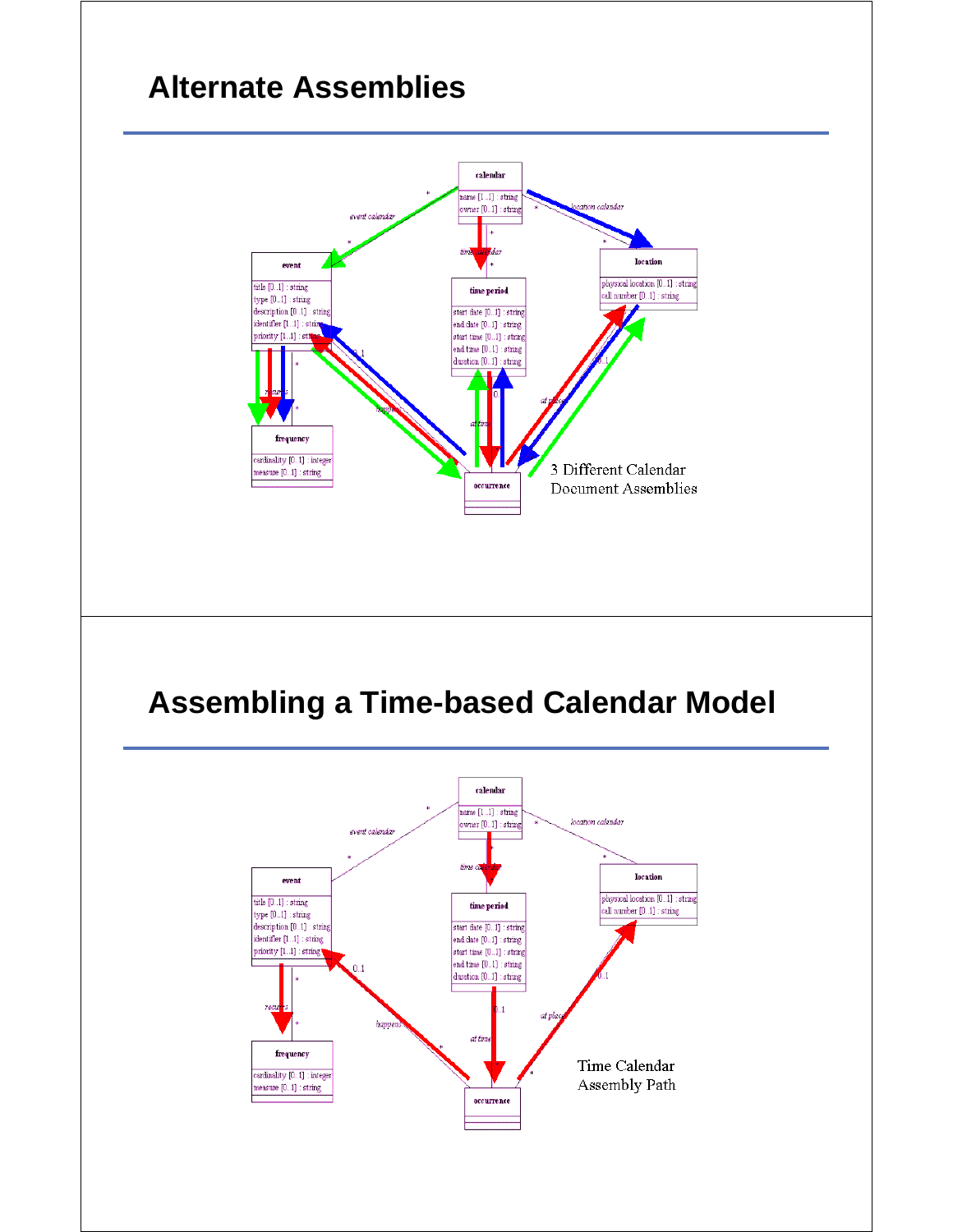## **The Time-Based Calendar Model**



# **The Modeling Debate [1]**

Some problems and some domains are inherently complex and a careful, rigorous modeling approach is required

This "heavyweight" position argues that there are no modeling shortcuts

But some people argue that modeling "involves a substantial amount of work that is often political, tedious, and unpleasant" that should be avoided whenever possible

Some domains and use cases might be simple enough ("Microformats") that less "heavyweight" modeling approaches could suffice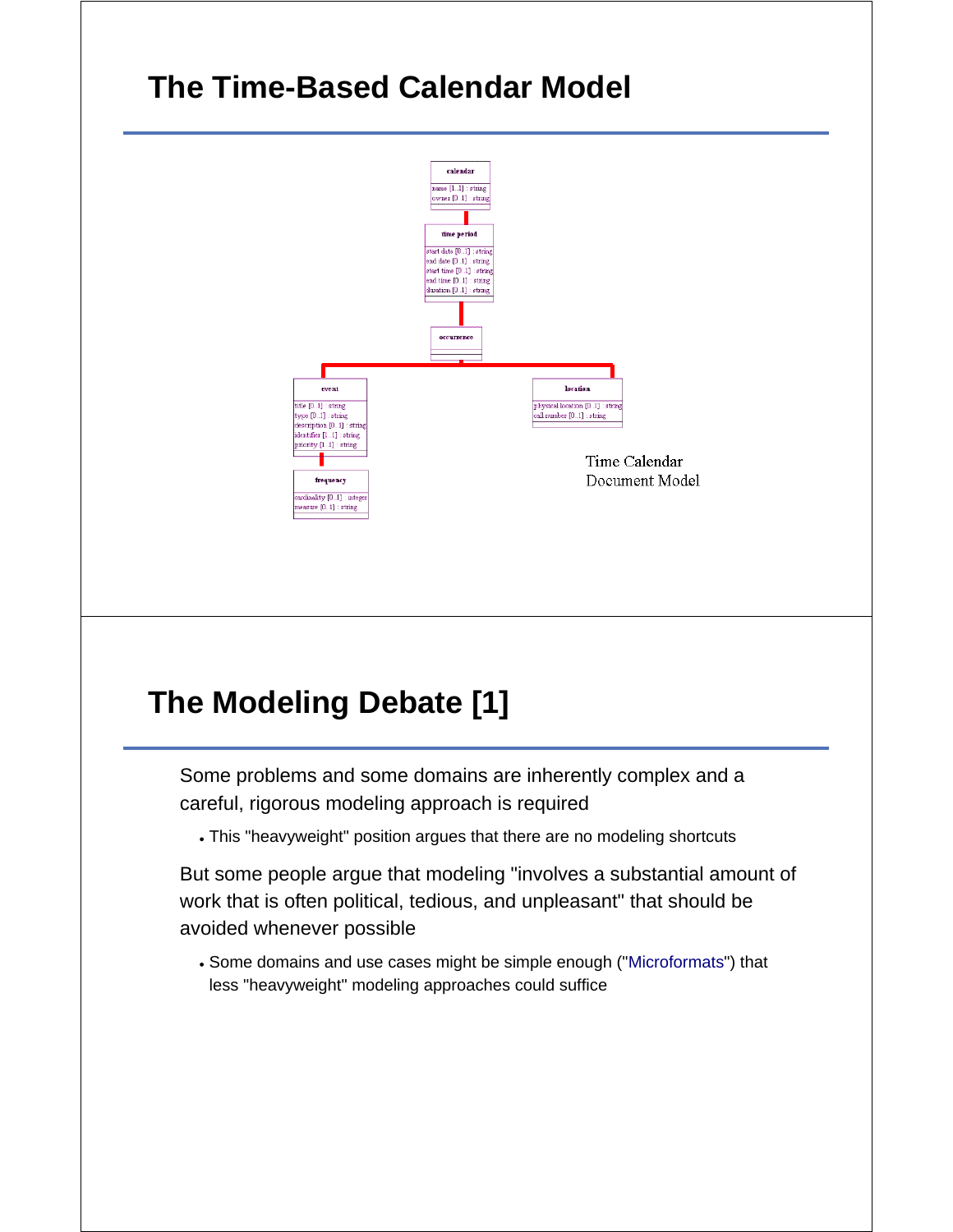## **The Modeling Debate [2]**

You should always look to see if someone has already modeled your problem domain (Cover Pages and OASIS)

If the underlying conceptual model of an existing vocabulary doesn't fit your requirements and you must develop your own, you have many choices to make about scope, abstraction, and granularity

#### **Modeling "Professor Stories"**

Bob Glushko is an Adjunct Full Professor at UC Berkeley's School of Information, located in South Hall. He teaches Information Organization and Retrieval (INFO 202), Document Engineering (INFO 243), and other courses. He has a B.A. from Stanford University (California) and a Ph.D. from UC San Diego.

Coye Cheshire is an Assistant Professor at the School of Information. He recently received his Ph.D. from Stanford University. He teaches Computer Mediation Communication, Social and Organizational Aspects of Computing, and other courses.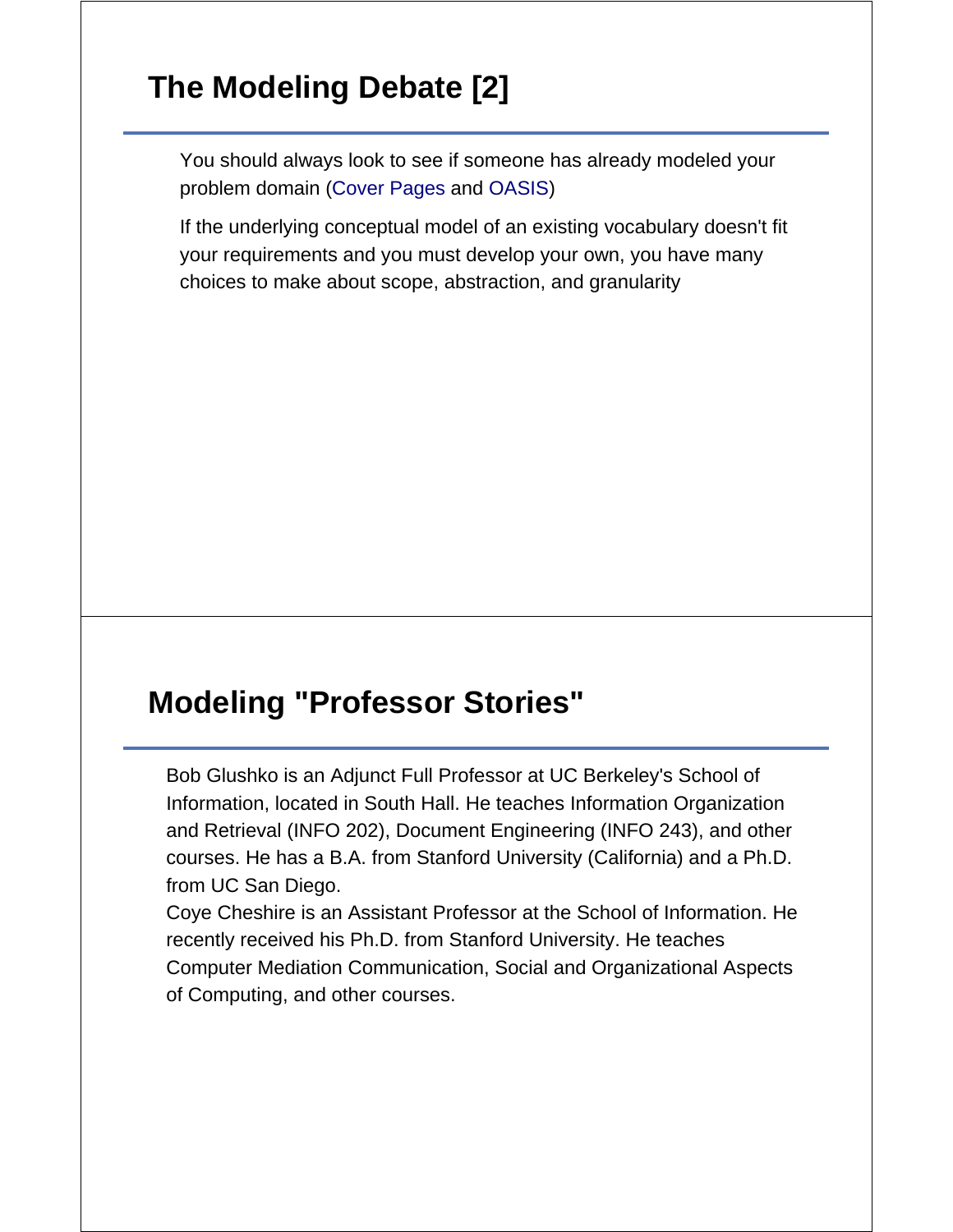#### **Modeling as "Text Blobs"**

<Para> Bob Glushko is an Adjunct Full Professor at UC Berkeley's School of Information, located in South Hall. He teaches Information Organization and Retrieval (INFO 202), Document Engineering (INFO 243), and other courses. He has a B.A. from Stanford University (California) and a Ph.D. from UC San Diego. </Para>

## **"Content Nuggets" in the Text (aka "Mixed Content")**

<Para><Name>Bob Glushko</Name> is an <Rank>Adjunct Full Professor</Rank> at the <Institution>UC Berkeley</Institution> <AcademicUnit>School of Information</AcademicUnit>, located in <Building>South Hall</Building>. He teaches <CourseName>Information Organization and Retrieval</CourseName> (<CourseNum>INFO 202</CourseNum>), <CourseName>Document Engineering </CourseName> (<CourseNum>INFO 243</CourseNum>), and other courses. He has a <Degree>B.A</Degree> from <Institution>Stanford University</Institution> (<State>California</State>) and a

<Degree>Ph.D.</Degree> from <Institution>UC San Diego</Institution></Para>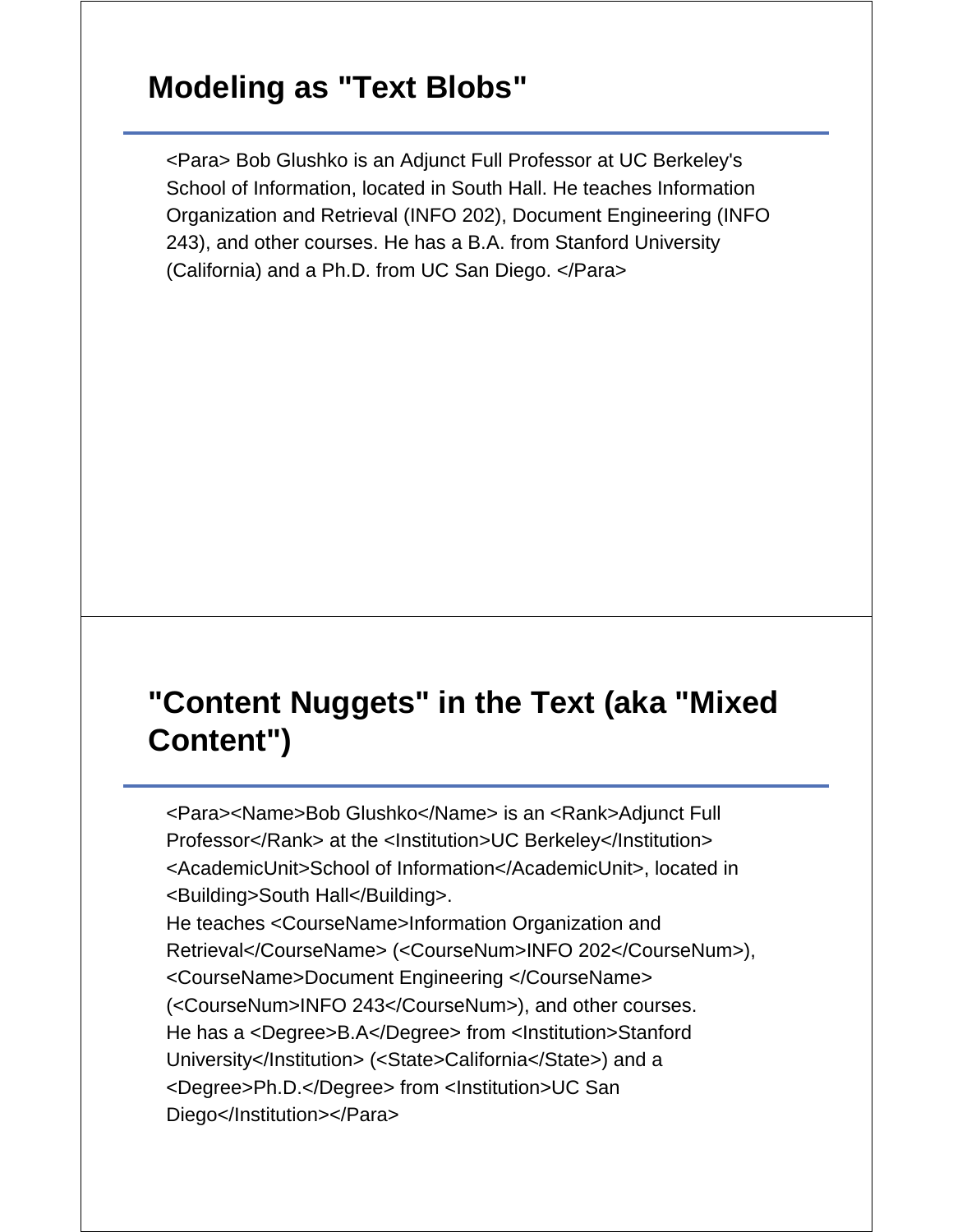#### **A More Structured Professor Story**



## **Facts in Tabular Format**

| <b>NAME</b>     | <b>RANK</b>      | <b>AFFILIATION</b>            | <b>COURSES</b>              | <b>DEGREES</b>      |
|-----------------|------------------|-------------------------------|-----------------------------|---------------------|
| <b>Bob</b>      | Adjunct          | <b>UC Berkeley, School of</b> | Info Org & Retrieval        | <b>BA, Stanford</b> |
| Glushko         | Full             | <b>Information (South</b>     | (INFO 202);                 | (California);       |
|                 | <b>Professor</b> | Hall)                         | <b>Document</b>             | Ph.D. UCSD          |
|                 |                  |                               | <b>Engineering (INFO</b>    |                     |
|                 |                  |                               | 243)                        |                     |
| Coye            | Assistant        | <b>UC Berkeley, School of</b> | <b>Computer-Mediated</b>    | Ph.D. Stanford      |
| <b>Cheshire</b> | <b>Professor</b> | <b>Information</b>            | Communication;              |                     |
|                 |                  |                               | Social &                    |                     |
|                 |                  |                               | Organizational              |                     |
|                 |                  |                               | <b>Aspects of Computing</b> |                     |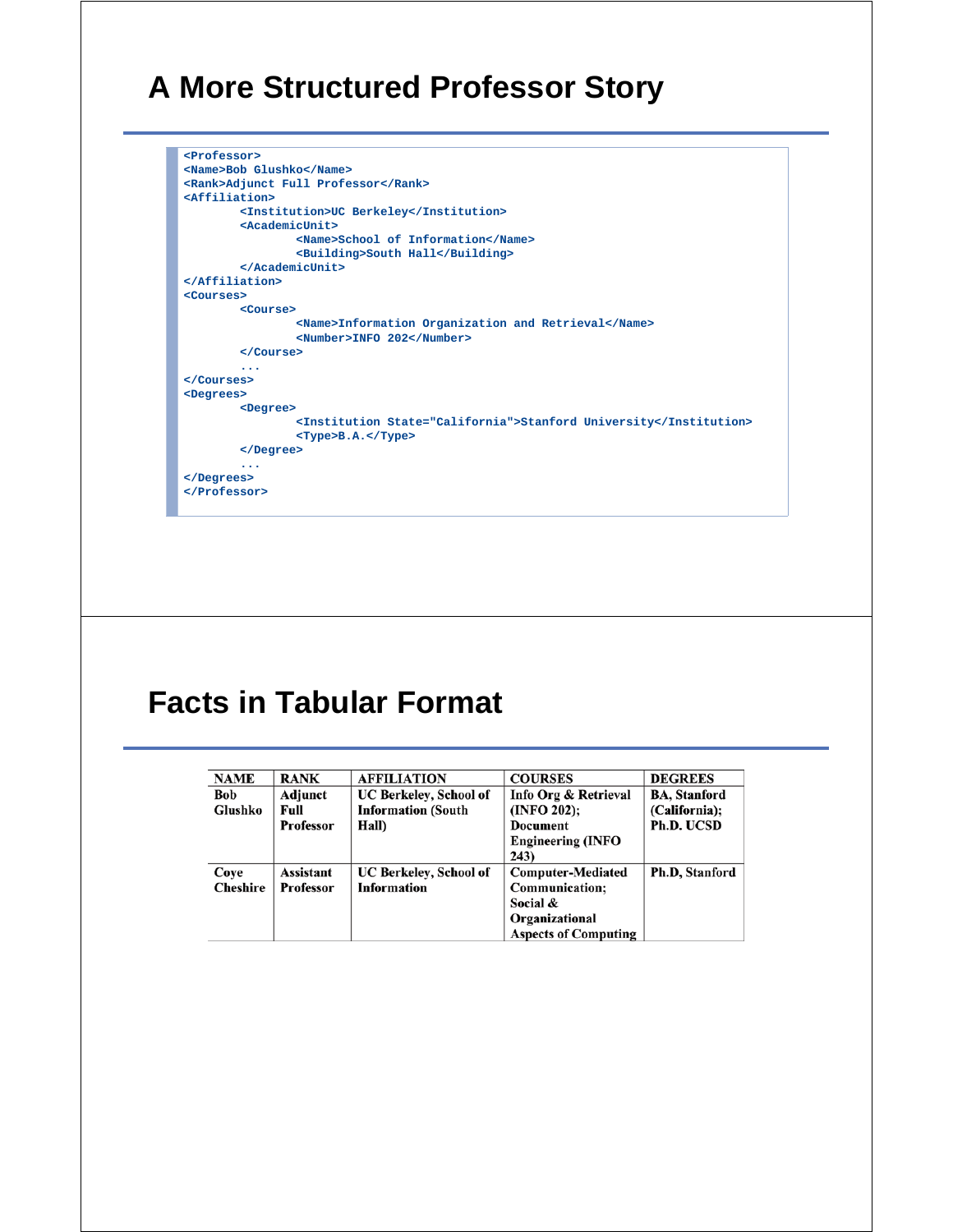## **Problems with this Organization of the Facts**

It may seem that this way of organizing the facts is useful, but there are some problems with it

This is a "spreadsheet" style of data organization, with rows and columns defining cells that are just "data buckets" buckets into which we can put almost anything

Some of the "buckets" contain repeating items rather than "atomic" information components

Some of the "buckets" contain values that are not of the same type

What relationships describe how different columns go together?

#### **Normalized Tables**

| <b>PROFESSORS</b>  |                            |                                    |  |  |  |  |
|--------------------|----------------------------|------------------------------------|--|--|--|--|
| <b>NAME</b>        | <b>RANK</b>                | <b>AFFILIATION</b>                 |  |  |  |  |
| <b>Bob Glushko</b> | <b>Adjunct Full</b>        | UC Berkeley, School of Information |  |  |  |  |
|                    | Professor                  | (South Hall)                       |  |  |  |  |
| Cove Cheshire      | <b>Assistant Professor</b> | UC Berkeley, School of Information |  |  |  |  |

| <b>COURSES</b>       |                                              |                 |  |  |  |
|----------------------|----------------------------------------------|-----------------|--|--|--|
|                      | <b>INSTRUCTOR   COURSE NAME</b>              | <b>COURSE</b>   |  |  |  |
|                      |                                              | <b>NUMBER</b>   |  |  |  |
| <b>Bob Glushko</b>   | Info Org & Retrieval                         | <b>INFO 202</b> |  |  |  |
| <b>Bob Glushko</b>   | <b>Document Engineering</b>                  | <b>INFO 242</b> |  |  |  |
| <b>Coye Cheshire</b> | <b>Computer-Mediated Communication</b>       |                 |  |  |  |
| <b>Cove Cheshire</b> | Social & Organizational Aspects of Computing |                 |  |  |  |

| <b>DEGREES</b>       |                    |                    |  |  |  |  |
|----------------------|--------------------|--------------------|--|--|--|--|
| <b>RECIPIENT</b>     | <b>DEGREE TYPE</b> | <b>INSTITUTION</b> |  |  |  |  |
| <b>Bob Glushko</b>   | <b>B.A.</b>        | <b>Stanford</b>    |  |  |  |  |
| <b>Bob Glushko</b>   | Ph.D.              | <b>UCSD</b>        |  |  |  |  |
| <b>Cove Cheshire</b> | $\vert$ Ph.D.      | <b>Stanford</b>    |  |  |  |  |